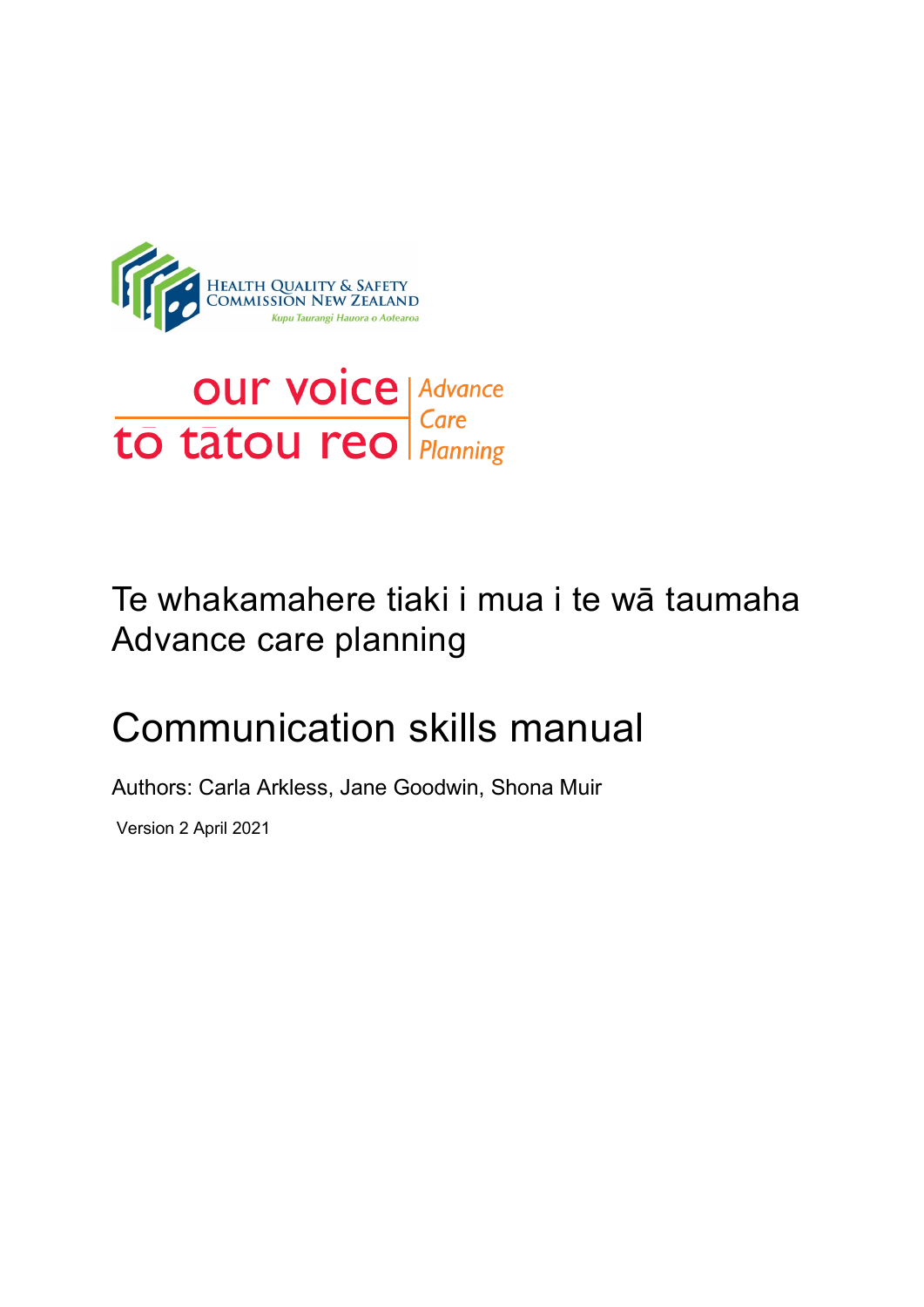# <span id="page-1-0"></span>**Acknowledgements**

Leigh Manson and Barry Snow for their work on the original 'Curriculum Materials' document, from which some of the content of this document has been taken.

The Connected® Advanced Communication Skills Programme, on which some of the content of this document is based.

# <span id="page-1-1"></span>**Preface**

This manual was developed from some of the content of the advance care planning training manual as well as from the Connected Advanced Communication Skills Participant Handbook. Whereas the advance care planning training manual provides some basic communication concepts helpful to advance care planning, this manual provides more in-depth communication guidelines as well as frameworks for managing the more complex conversations.

This manual is for all health professionals involved in having advance care planning conversations.

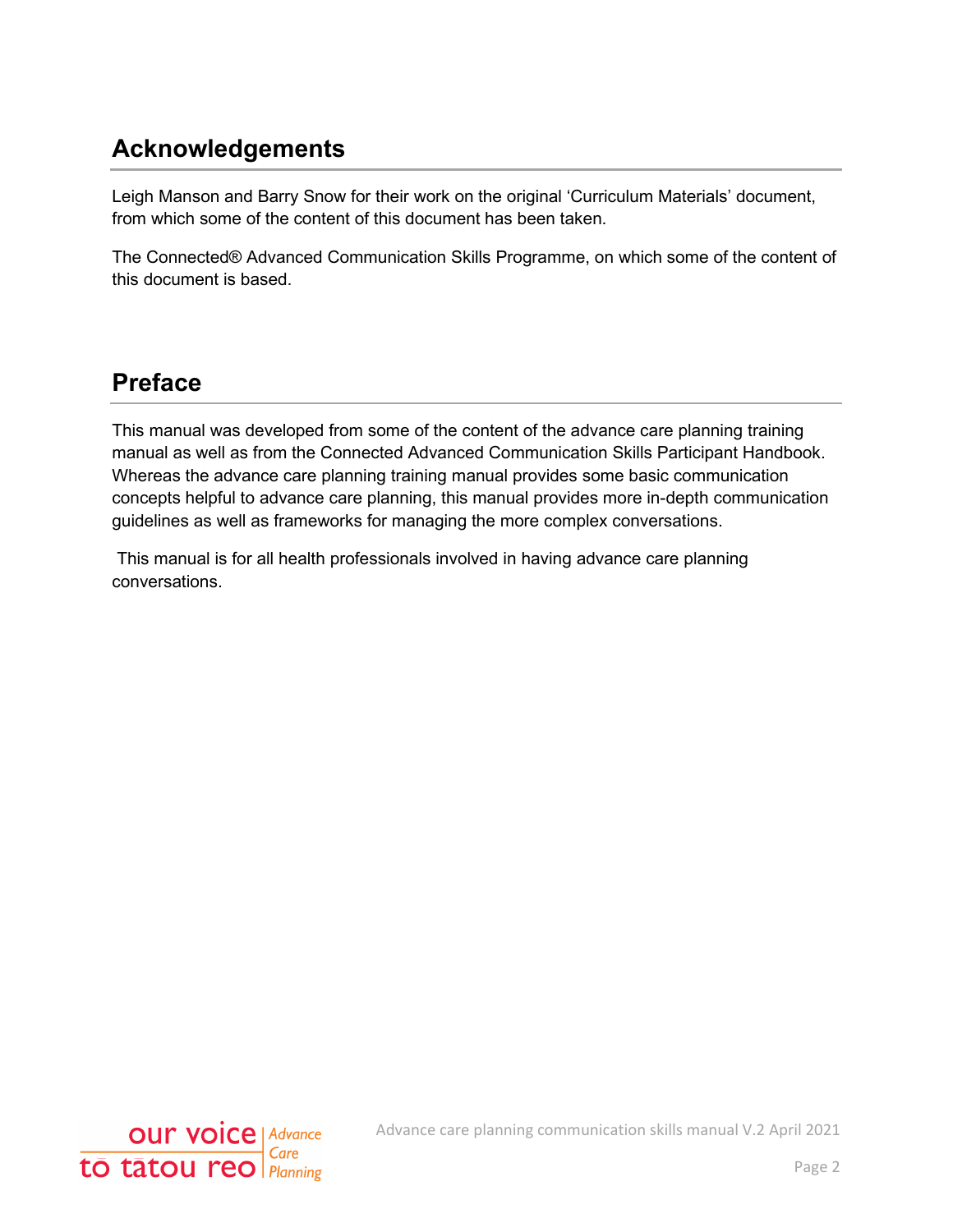# <span id="page-2-0"></span>**Contents**

| The importance of communication skills in the context of advance care planning 5           |
|--------------------------------------------------------------------------------------------|
|                                                                                            |
|                                                                                            |
|                                                                                            |
|                                                                                            |
|                                                                                            |
|                                                                                            |
|                                                                                            |
|                                                                                            |
|                                                                                            |
|                                                                                            |
|                                                                                            |
|                                                                                            |
|                                                                                            |
|                                                                                            |
|                                                                                            |
|                                                                                            |
|                                                                                            |
|                                                                                            |
|                                                                                            |
| <b>OUM VOICE</b>   Advance Advance care planning communication skills manual V2 April 2021 |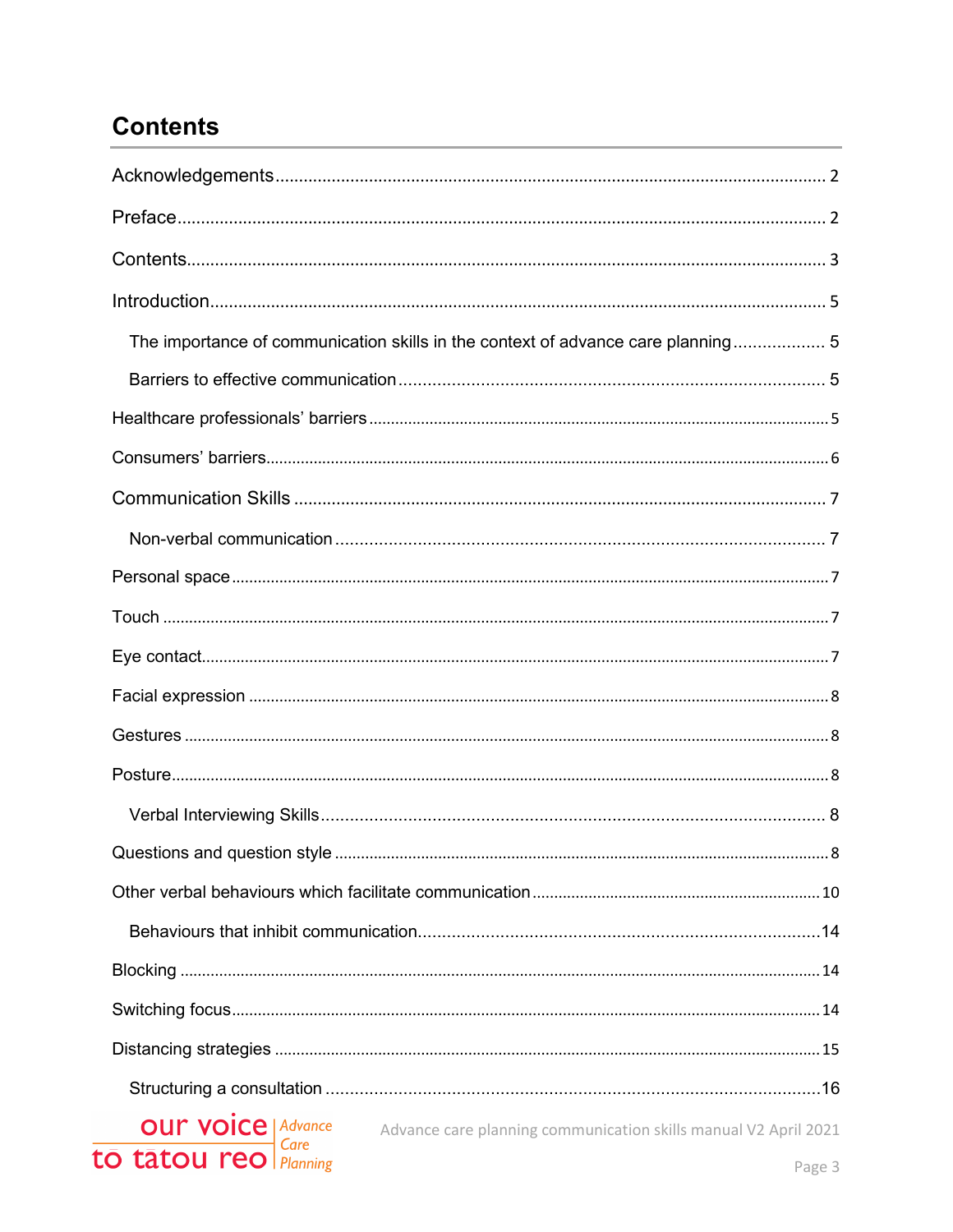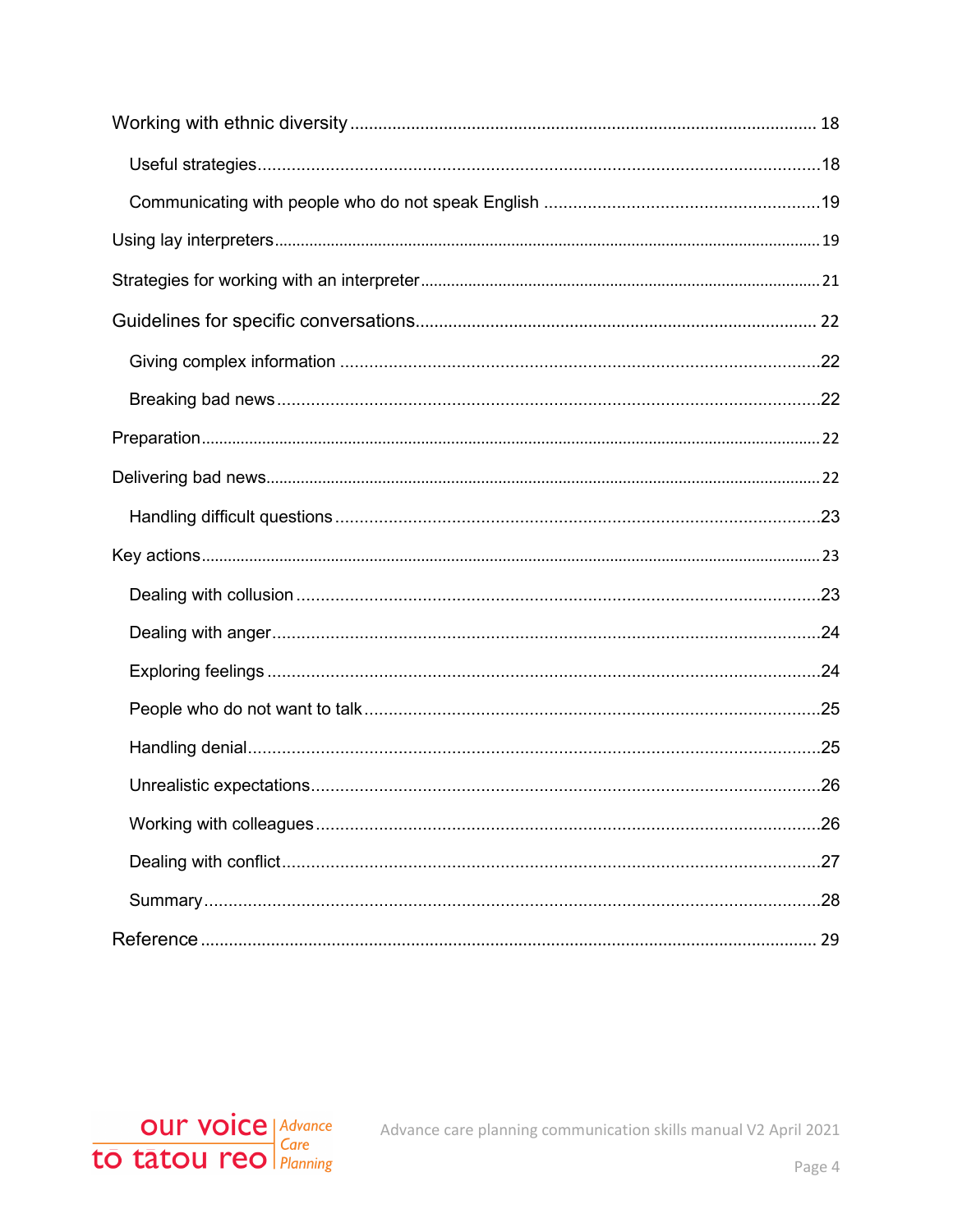# <span id="page-4-0"></span>**Introduction**

# <span id="page-4-1"></span>**The importance of communication skills in the context of advance care planning**

Talking about future illness and death and dying can be difficult for many people, and strong emotions may be unleashed or may prevent an effective conversation. In addition, some people are very resistant to planning for the future for various reasons – for example they may have an unrealistic perception of their current and likely future health; they may be afraid of what they might be told; or they may feel that the health professional is not interested or that they would be burdening them. Whilst we need to respect a person's choice not to engage in advance care planning, we do need to ensure the opportunity is offered in a way that is meaningful and accessible to the person. That may mean that we need to help the person deal with certain fears or uncertainties or help them to understand and appreciate their health situation before, or as part of, an advance care planning conversation.

#### <span id="page-4-2"></span>**Barriers to effective communication**

In order to communicate with people in a way that is meaningful to them it is helpful to consider what might get in the way of the conversation.

Barriers have been identified from both the health professional and the consumer point of view.

#### <span id="page-4-3"></span>**Healthcare professionals' barriers**

Fears

- Fear of unleashing strong emotions
- Fear of upsetting the person
- Fear of causing more harm than good
- Fear of being asked unanswerable and difficult questions, such as 'why me?'
- Fear of saying the wrong thing and getting into trouble
- Fear of taking up too much time
- Fear of dealing with people's emotional reactions.

#### **Beliefs**

- Emotional problems are inevitable and that nothing can be done about them
- It is not my role to discuss certain things
- There is no point talking about fears when we have no answers
- Talking about concerns that cannot be resolved falsely raises expectations.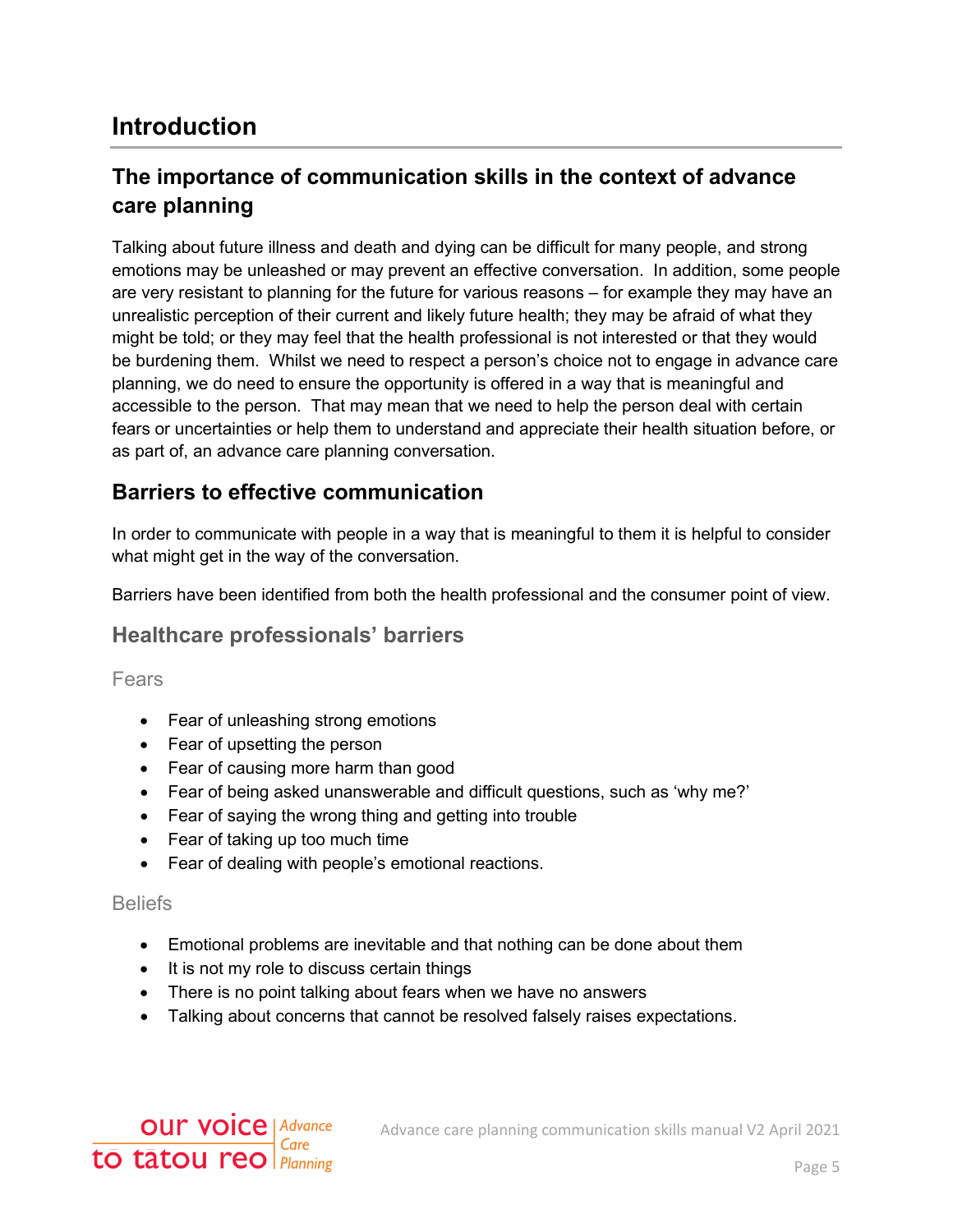Inadequate skills

- Not knowing how to assess knowledge and perceptions
- Not being able to integrate medical, psychological, social and spiritual agendas
- Not knowing how to move both into and out of feelings safely
- Being uncertain how to handle specific situations, for example breaking bad news.

#### **Support**

- Feeling that there is no support for the consumer if problems are identified
- Feeling no support would be available for you
- Conflict within the team.

#### <span id="page-5-0"></span>**Consumers' barriers**

There is evidence that consumers disclose as few as 40 percent of their concerns (Heaven and Maguire 1997), and that those who are most anxious or most distressed disclose least. Reasons for non-disclosure by consumers include:

#### Fears

- Fear of admitting inability to cope
- Fear of breaking down or losing control
- Fear of stigmatisation by admitting psychological problems
- Fear of having their worst fears confirmed
- Trying to protect staff from their distress.

#### **Beliefs**

- Healthcare professionals are too busy to listen
- Healthcare professionals are only concerned with certain aspects of care, for example nurses with physical care, doctors with disease and treatment
- Talking about concerns will increase the burden on the healthcare professional
- Life depends on treatment and complaining about treatment will lead to its withdrawal
- Their worries are insignificant.

#### **Difficulties**

- Unable to express how they feel
- Unable to find the right words
- When they have tried to express their concerns to healthcare professionals, cues are met with distancing
- Inadequate command of the language
- Healthcare professionals do not ask the relevant questions

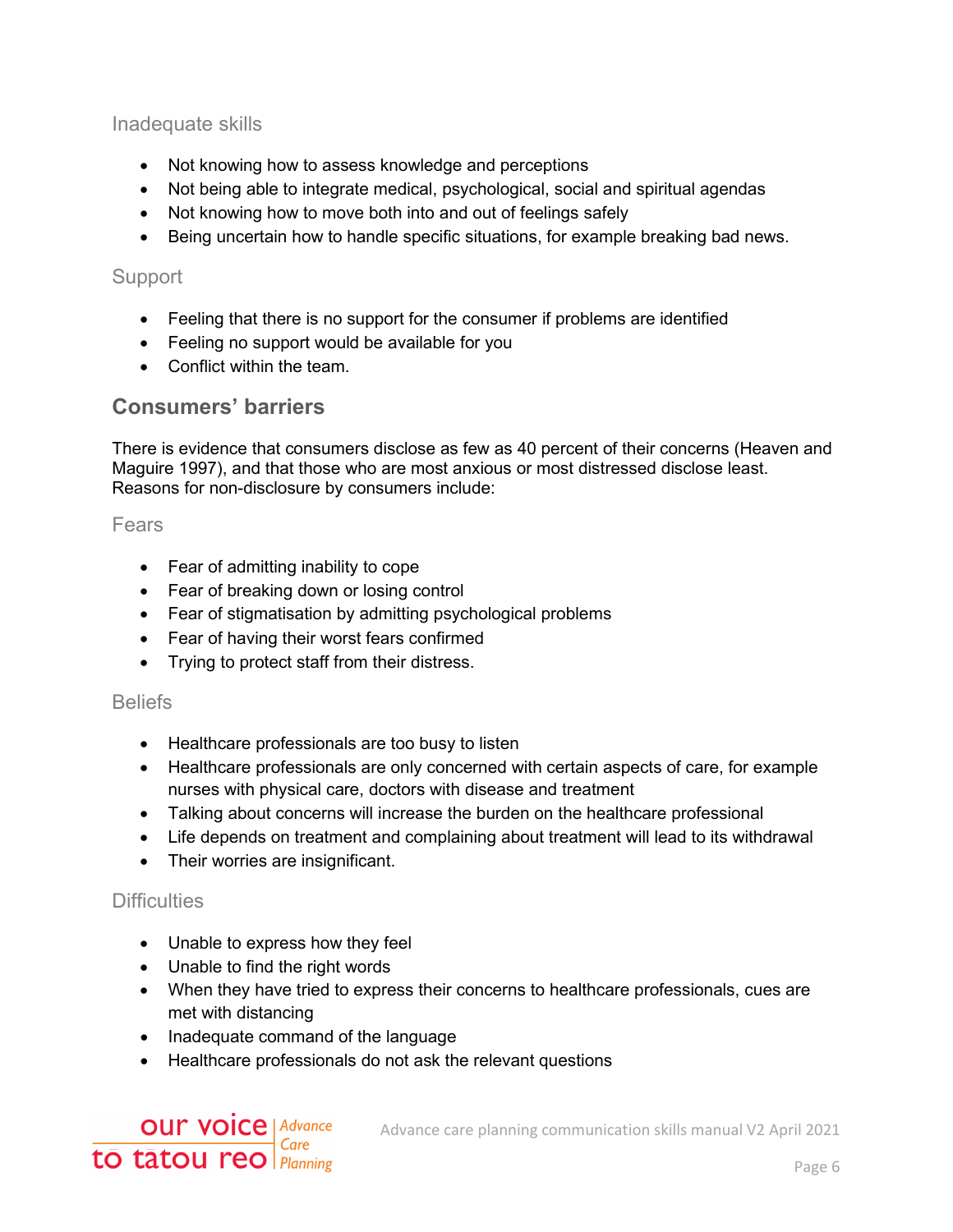# <span id="page-6-0"></span>**Communication Skills**

## <span id="page-6-1"></span>**Non-verbal communication**

Body language refers to those movements and positions of the head, limbs and body that convey meaning. The function of body language is to give and seek information, express emotion, communicate attitude, establish and maintain relationships and regulate social interaction. Body language includes six aspects:

#### <span id="page-6-2"></span>**Personal space**

This is the distance that participants maintain between themselves. This can be subdivided into four zones:

- Intimate (45cm or less) when a loving or intimate relationship exists.
- Personal (45cm to 1.2m) talking to friends or during an informal conversation.
- Social or consultative (1.2 to 3.6m) meeting new people in a social situation or consulting a professional advisor.
- Public (over 3.6m) usually employed by public speakers.

Healthcare professionals usually maintain a social or consultative distance but, because of their role, can legitimately enter the personal or even the intimate zone as diagnosis, treatment and interventions often involve close physical contact.

#### <span id="page-6-3"></span>**Touch**

Touch is a powerful form of communication. Each culture has rules about bodily contact. Touch evokes powerful reactions, however it must be noted that not everyone likes to be touched. There have been a number of studies published that investigate the effect of touch, both on the well-being of consumers and in its therapeutic uses. Few, however, have specifically looked at the use of touch within a clinical interview situation. Expressive touch is the definition given to that form of touch which is a spontaneous expression of affection and not connected to a procedure, such as massage. There is some evidence that expressive touch can increase attention and responsiveness in consumers, and possibly reduce anxiety.

# <span id="page-6-4"></span>**Eye contact**

This includes how often and for how long a person looks at someone else and whether the gaze is returned. Looking is a channel for collecting information, by getting feedback and monitoring non-verbal behaviour. Eye contact also communicates attitude. It is an important signal for turn-taking in conversation. It can be influenced by culture in that people tend to look more if they are from a culture in which bodily contact is more acceptable. People from some cultures will offer their ear to show they are listening rather than looking in the eye – a sign that they do not believe you. Too much eye contact may be perceived as threatening or superior, too little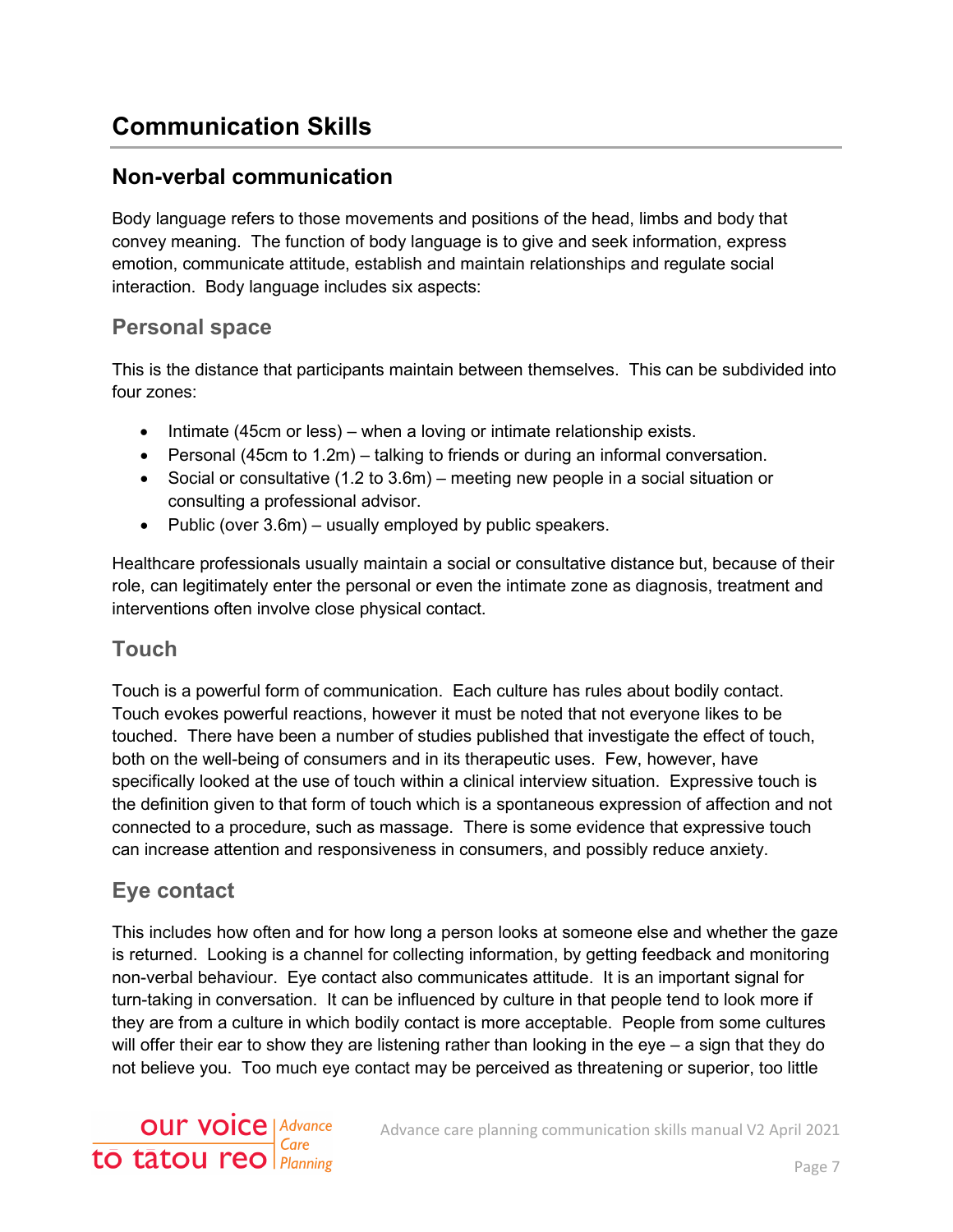may be viewed as inattentive or insincere. Eye contact also changes with mood disturbance; sad or depressed people tend to look less and to look down.

## <span id="page-7-0"></span>**Facial expression**

Facial expression signals attitude and emotion. Facial expressions may give information about a person's true feelings by supporting or conflicting with what is being said.

#### <span id="page-7-1"></span>**Gestures**

Gestures are voluntary movements that communicate a message to another person. They can also indicate the mood of the speaker.

- Emblems are gestures that have a direct verbal equivalent such as waving or nodding. These may be very sophisticated and form a recognised language, for example New Zealand Sign Language.
- Illustrators serve to emphasise, clarify or add to speech for example pointing or mime of actions.
- Reinforcers are actions that help to regulate the flow of speech, such as nodding your head to encourage the speaker to continue.

#### <span id="page-7-2"></span>**Posture**

Posture can signal the strength of a person's emotional response. Depression is characterised by low tone, drooping head and shoulders. Anxiety is associated with an increased muscular tension. Open position is seen as being more friendly and warm, whereas a closed body position is usually interpreted as less friendly or even rejecting.

# <span id="page-7-3"></span>**Verbal Interviewing Skills**

The language we use may vary according to nationality. There will be cultural variations in how language is used. Verbal communication can include language, the words we use, and paralanguage, how those words are said, for example the tone of voice, pitch, clarity or rate.

# <span id="page-7-4"></span>**Questions and question style**

We ask questions to seek information. However, questions come in a variety of different formats, some of which are more helpful in encouraging disclosure than others. Questions may be broad open, open directive/focused, directive, closed, multiple or leading.

#### Broad open questions

A broad open question is 'open' as it requires more than a yes or no answer, so encouraging the person to talk freely. These questions often start with 'how' or 'what' or 'tell me'. However, it is also 'broad' – somewhat vague in nature, giving the person no clear focus. For example: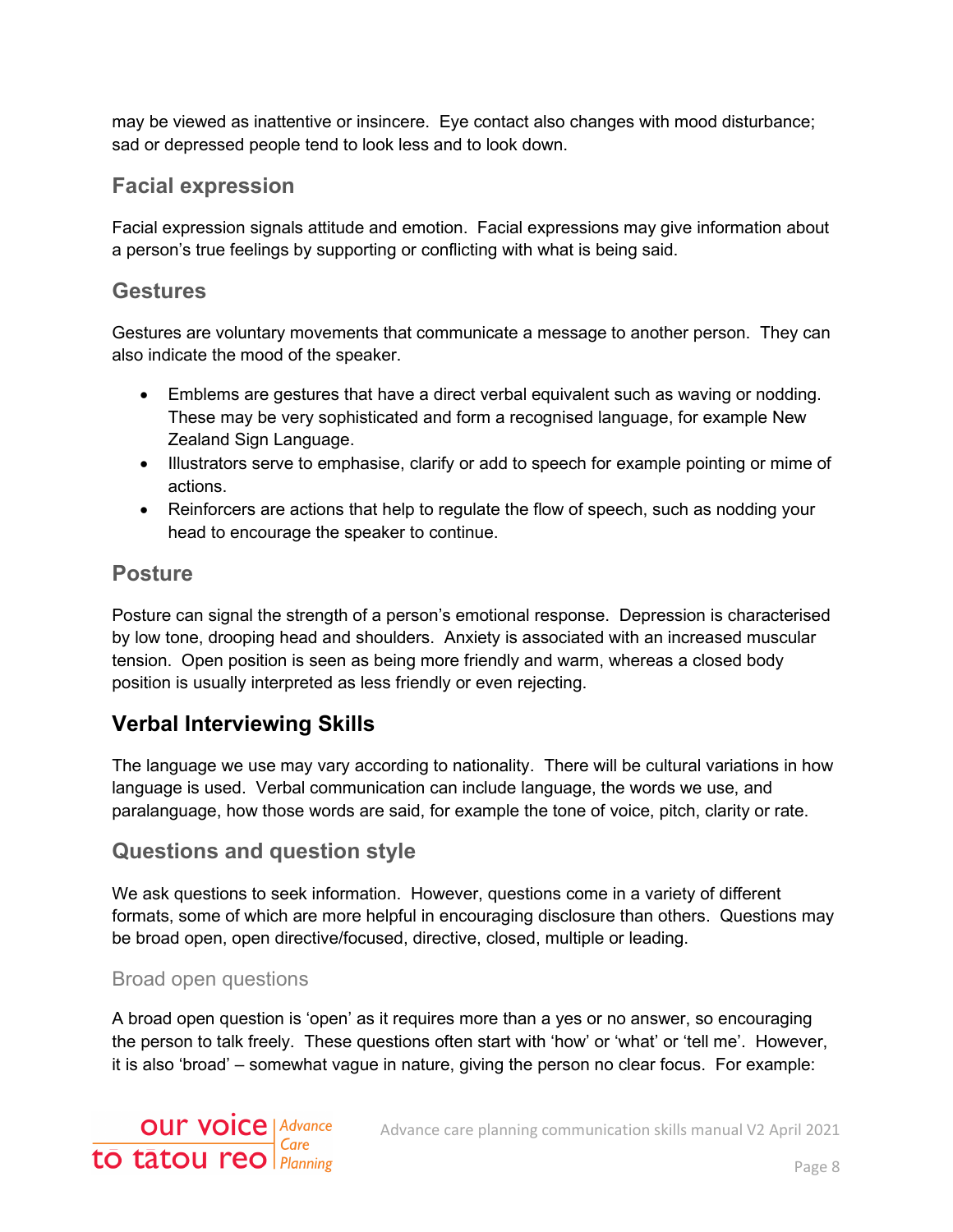'How are you?'

Open directive/open focused questions

An open directive question is one that requires more than a yes or no answer, so encouraging the person to talk freely at the same time as focusing them on a clear topic or time frame. For example:

'What do you understand about your illness?'

'How do you feel about going back into hospital again?'

'What sorts of things are important to you as you approach the end of your life?'

#### Directive questions

A directive question is one that while being grammatically open restricts the person to a predetermined factual answer. It is often used when additional clinical information is being sought. For example:

'Who did you see in clinic?'

'When were you last in hospital?'

'Who is your EPA?'

#### Closed questions

A closed question is direct and specific. It anticipates the answer and requires the person to respond yes or no. While useful at times, it is important to recognise that closed questions will severely limit consumer disclosure. For example:

'Do you have an EPA?'

'Did the doctor sign your advance care plan?'

#### Leading questions

Questions asked in such a way that they assume the answer or put words into the person's mouth. They provide virtually no freedom for the consumer to express themselves. For example:

'I expect that worries you, doesn't it?'

'No trouble talking with your family about these things?'

'That's good news, isn't it?'



Advance care planning communication skills manual V2 April 2021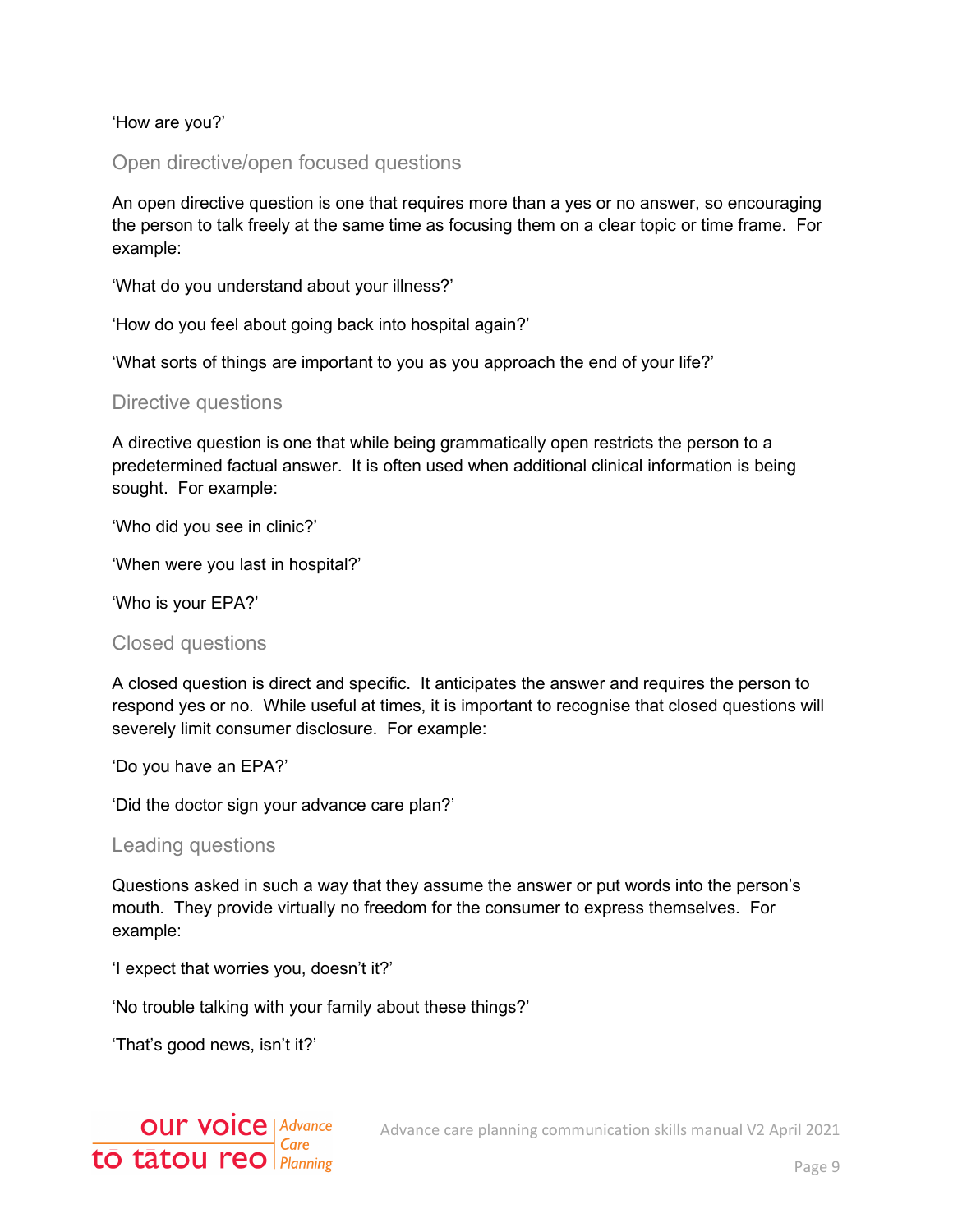#### Multiple questions

Multiple questions link a number of questions of any type in quick succession without allowing a response from the person. Using multiple questions can lead to difficulties as it can confuse people and make the response difficult to interpret accurately. Multiple questions can contain questions that are different, or simply a re-phrasing of the same question in different styles. For example:

'When you saw the doctor what did he say? Did you understand him? Who was with you?'

'How are you? Feeling better? Had a chance to think about advance care planning?'

## <span id="page-9-0"></span>**Other verbal behaviours which facilitate communication**

#### **Listening**

Listening is an active skill that requires great concentration if cues are to be picked up.

Active listening involves the act of relinquishing preconceived ideas about the person, giving our attention, completely and freshly, to what is before us, not really knowing what we will hear or what that will mean. We should listen with a willingness to be changed by what we hear.

#### **Silences**

Silences are important as they allow both parties time to think and assimilate what has been said. Silences may naturally facilitate the person to say more by providing a space to talk and follow their own rather than the clinician's agenda. There is however a delicate balance between comfortable and uncomfortable silence. If the healthcare professional feels that the silence is becoming uncomfortable for the consumer so that they appear more anxious or uncertain, the consumer may need encouragement to speak. Phrases such as, 'You seem deep in thought, can you tell me what you are thinking about?' may help as a prompt to continue.

#### Encouragement/minimal prompts

Utterances which indicate the consumer is being heard and taken notice of include:

'Uhuh'

'Yes'

'Mmh'.

By actively showing interest it encourages consumers to continue. For example:

'Really, that is interesting. Please go on.'

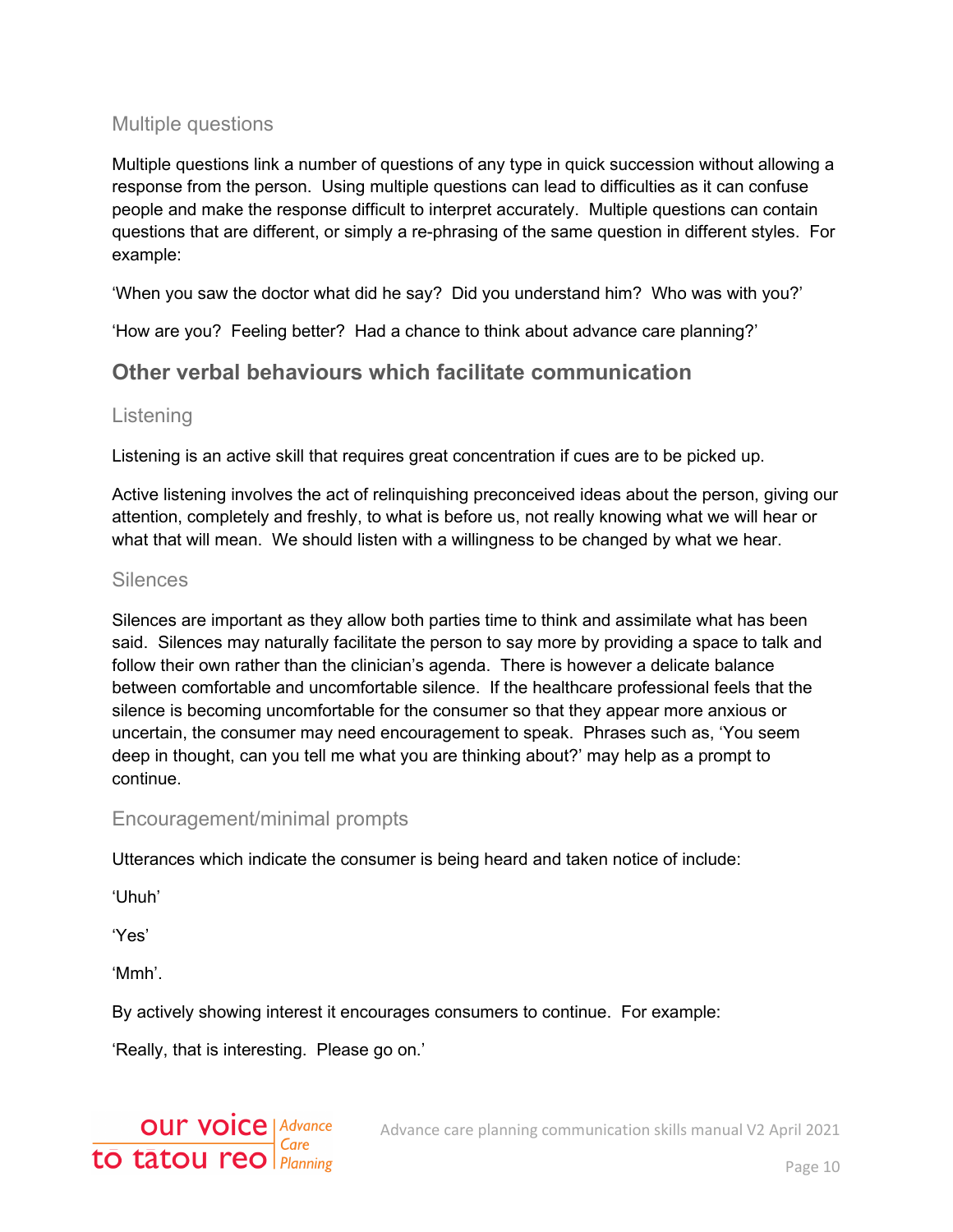#### Acknowledgement

This is about letting the person know not only that they are being listened to, but also that WHAT they have said has been heard. For example:

CONSUMER: 'They told me I would have to go back next week for the results'

HEALTHCARE PROFESSIONAL: 'Ah, so you haven't had the results yet.'

Acknowledgement could then be followed by empathy, clarification or exploration (see below).

#### Picking up cues

A cue is a 'verbal or nonverbal hint which suggests an underlying unpleasant emotion and would need clarification from the health provider' (Del Piccolo et al, 2006). There is evidence to suggest that doctors who respond to cues appropriately may have reduced consultation times (Butow et al 2002; National Breast Cancer Centre 2007).

Verbal cues may include:

- A mention of psychological symptoms 'I am worried'
- Words or phrases which describe physiological symptoms of unpleasant emotional states such as fear of dying
- Words or phrases which suggest vague or undefined emotions 'It feels odd'
- Verbal hints to hidden concerns "'t's difficult'
- Neutral mention of an important/potentially stressful life event 'I lost my job' or 'My mum died'
- Repetition of a neutral expression 'I don't know how I feel'
- Communication of a life-threatening diagnosis 'He told me I had cancer'.

Cues may also be non-verbal. Crying, for example, may indicate negative or distressing emotions. Behaviours such as sighing, frowning or a look of despair often suggests there may be hidden emotions.

Healthcare professionals need to develop skills to pick up and explore such cues. For example:

HEALTHCARE PROFESSIONAL: 'How are you today?'

CONSUMER: 'I'm fine really; it's the whānau that have been upsetting me.'

The cue is 'the whānau have been upsetting me'. The way of dealing with this is to use some of the following skills.

Reflection

This technique encourages people to talk about a topic or problem they have raised and may want to discuss further. The words are tentatively reflected back to them.

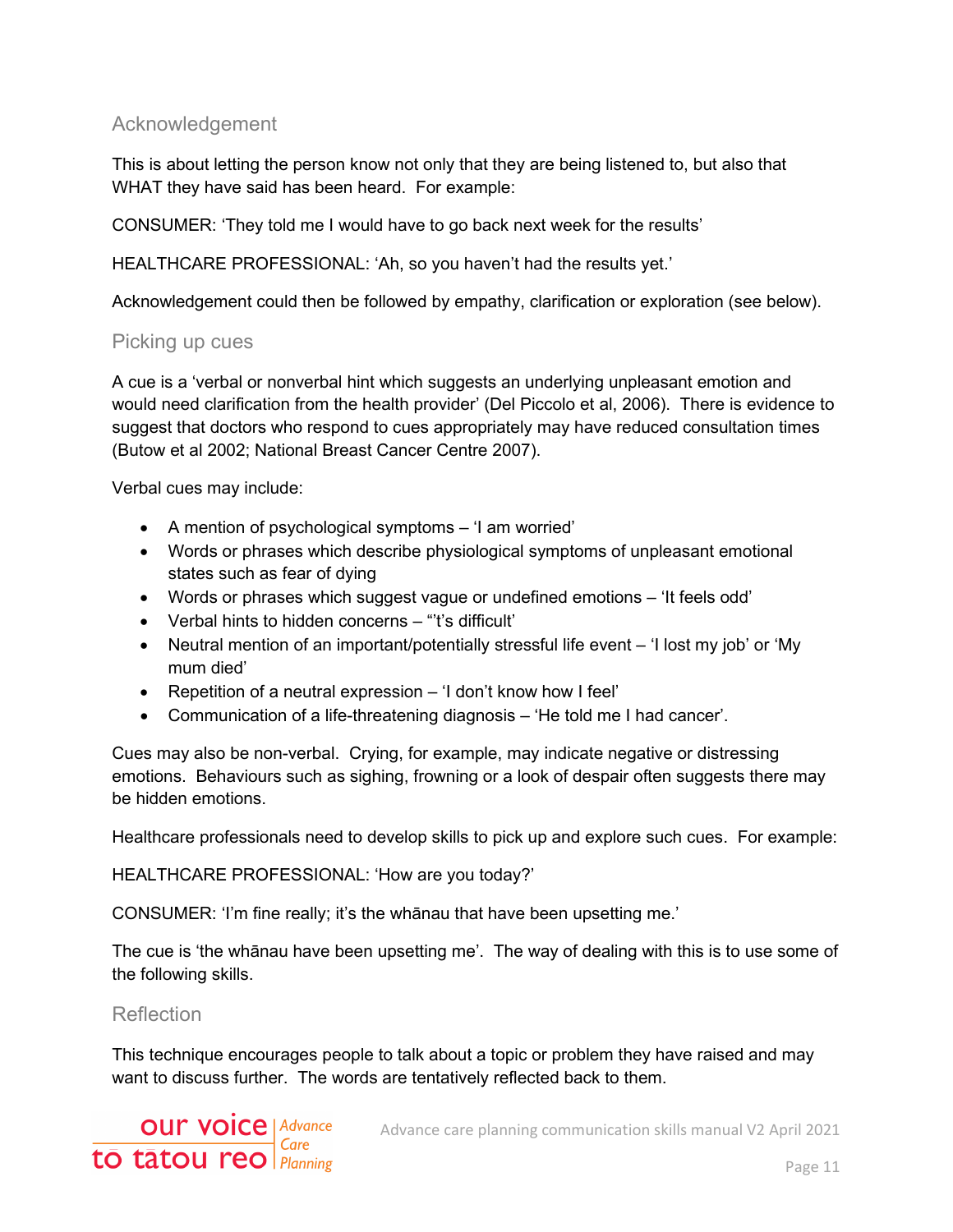#### HEALTHCARE PROFESSIONAL: 'So the whānau have been upsetting you?

#### **Clarification**

This is asking questions to ensure the person's meaning is understood.

For example:

CONSUMER: 'I'm feeling so-so today.'

RESPONSE: 'What do you mean by that?'

CONSUMER: 'I feel pretty average, you know…?'

You may wish to explore further.

#### **Exploration**

RESPONSE: 'Are you able to tell me a little more about how that feels?'

Some questions enable more detailed information to be elicited. This will give more accurate detail on how to plan care. For example:

'You said that you have been worrying about the future. Can you tell me what exactly is worrying you?'

#### Empathy

Statements which demonstrate understanding from the person's point of view will encourage them to go into more depth. For example:

'It sounds as if it has all been very hard for you lately.'

'From what you have said, I get the feeling that you have been feeling pretty low.'

NOTE: It is important to recognise that effective empathy is NOT framing the statement from the healthcare professional's point of view. For example:

'I know how you feel. I understand how you feel.'

#### Summary

Summarising is the deliberate act of providing an explicit verbal summary of the discussion to the person. There are two types of summary:

*An internal summary* focuses on a specific part of the interview. For example:

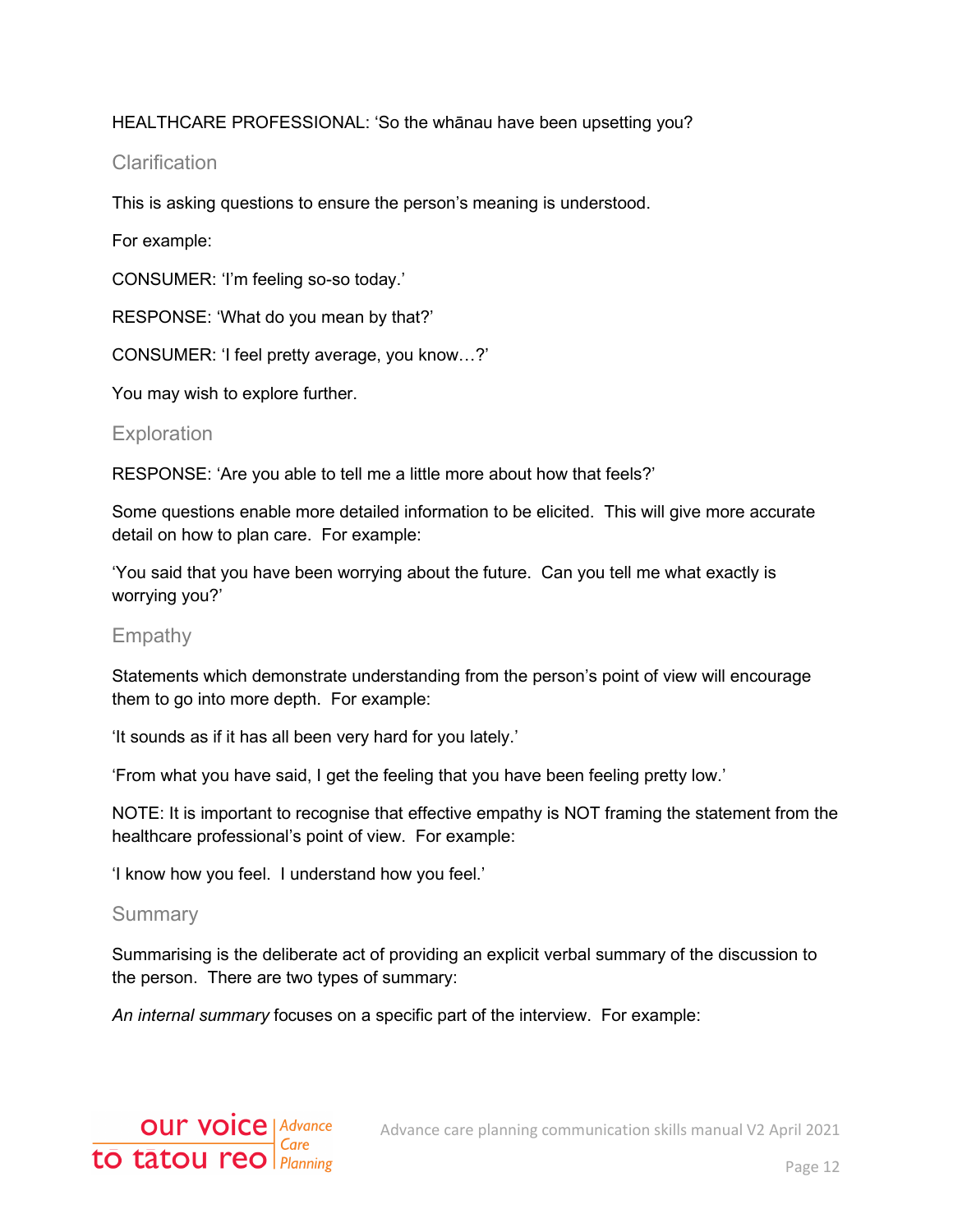HEALTHCARE PROFESSIONAL: 'So what I'm hearing is there are some things that feel really important for you when you reach the last days of your life. You would like to be at home surrounded by whānau and to be as awake and alert as possible but without a lot of pain?'

CONSUMER: 'Yes that's right, and I want my music playing.'

*An end summary* pulls together the entire interview. For example:

HEALTHCARE PROFESSIONAL: 'You shared some very important information with me today, about what is important to you, how you would like to be cared for as you become more unwell, and what is important to you at the end of your life. You've also shared with me some concerns your family have about your ability to cope at home, and we're going to arrange to have a meeting with them next week. Is there anything I have missed, or you would like to add?'

CONSUMER: 'No that sounds about right. It'll be good for you to talk about things with my family.'

As you can see, the summary provides intentional feedback to the person, demonstrating that you have been listening to their story. It acknowledges what they have said and gives them the opportunity to correct any inaccuracies. Both physical and emotional concerns can be summarised.

#### **Challenge**

These are questions or statements that challenge discrepancies in what people say. For example:

'You've said you are feeling fine and have no worries, but you have just said that you are feeling anxious. Can you tell me a bit more about this?'

'You say that you want to go home as quickly as possible, but you have also said that you cannot be on your own and your daughter cannot help. Can we talk about this?'

#### Information giving

Consumers should be given only the information they require. Assessment of their information needs should be done before giving information. They may only able to retain small amounts of information at a time, which needs to be given slowly without using jargon or technical terms.

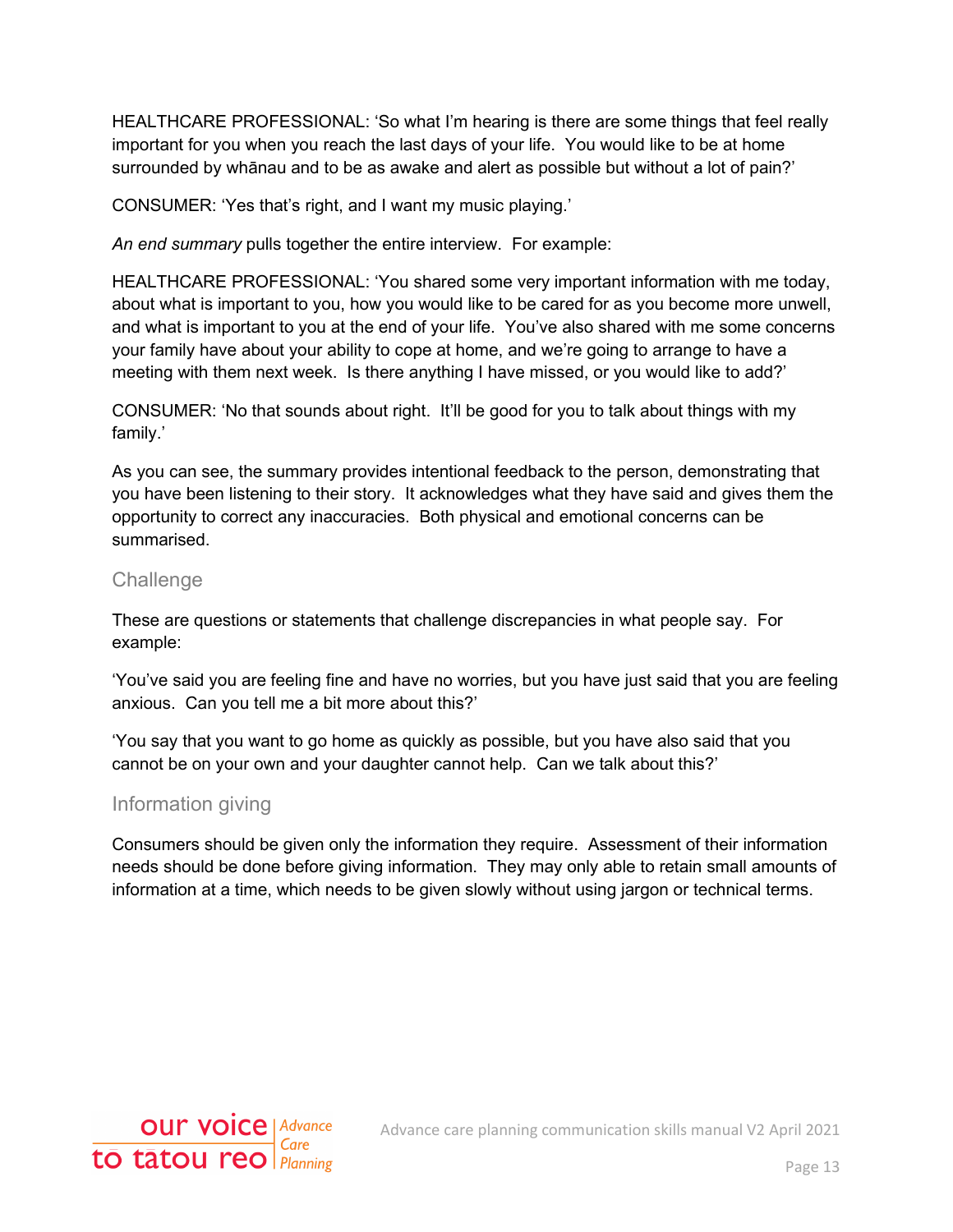# <span id="page-13-0"></span>**Behaviours that inhibit communication**

There are a number of behaviours that have been commonly identified as inhibiting communication. They fall into the three categories set out below.

#### <span id="page-13-1"></span>**Blocking**

Blocking is the term used to denote many different types of behaviour that have the function of moving the person away from or inhibiting them from saying more about how they feel about their predicament. Blocking can happen on a number of levels. It can have the function of:

#### Overt blocking:

CONSUMER: 'I was worried about what the doctor told me at the hospital.'

HEALTHCARE PROFESSIONAL: 'Do you have any pain?'

Moving away from the emotion but maintaining the content:

CONSUMER: 'I went to the doctor and he told me it was cancer. I was devastated, I had no idea.'

HEALTHCARE PROFESSIONAL: 'Did he tell you what type of cancer it is?'

#### <span id="page-13-2"></span>**Switching focus**

Switching focus happens when the interviewer picks up part of the content of what has been said but changes it so that the person is not free to talk about the worries or emotions hinted at.

#### Switching time

The healthcare professional moves the timeframe of the interview, so stopping the person from, for example, talking about how bad it was, and encouraging them to focus on better times. In doing this, the healthcare professional inhibits the person from expressing their emotion about past events. For example:

CONSUMER: 'It was awful, I felt so ill, and so fed up, it seemed to go on forever.'

HEALTHCARE PROFESSIONAL: 'And how do you feel now?'

#### Switching topic

The healthcare professional controls the content of the conversation but picking up only those areas which are factual or which contain no hint of feeling, so inhibiting the person from talking about their worries or emotions. For example:

CONSUMER: 'I was so tired and in pain; I was absolutely terrified that I wouldn't get out of hospital.'

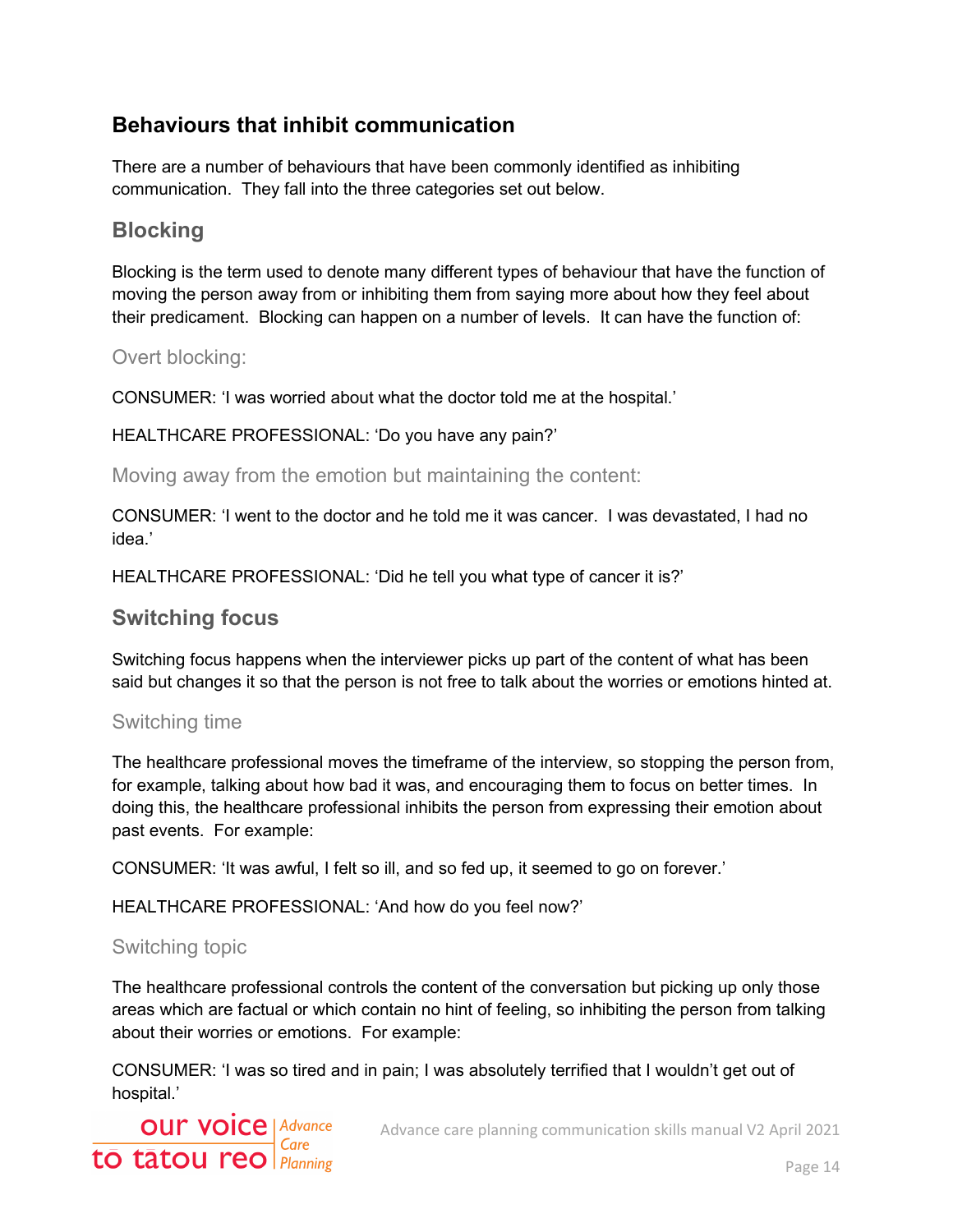#### HEALTHCARE PROFESSIONAL: 'Tell me about the pain. How bad was it?'

#### Switching person

The healthcare professional changes the focus of the interview from the consumer to a third party, either present at the interview or not. In doing so, the consumer is inhibited from talking about how he or she feels. For example:

CONSUMER: 'I felt devastated when the doctor told me. I thought I was going to die.'

HEALTHCARE PROFESSIONAL: 'And how did your wife/husband/partner feel about it?'

#### <span id="page-14-0"></span>**Distancing strategies**

#### Giving premature advice

There are many occasions in which healthcare professionals are called upon to give advice to consumers. The giving of advice in itself is not a problem; it is the timing that can lead to the occurrence of blocking.

Giving advice prematurely, that is before the end of an interview, significantly decreases subsequent disclosure. Information can act as a block when it is given before the person has been given the opportunity to express fully how he or she feels about the problem. This is because it focuses on solving the problem and thus deters the person from saying how difficult the problem is.

#### Giving premature or false reassurance

In much the same way as information, giving reassurance is something that the healthcare professional is called upon to do on a regular basis. Again, it is the timing of the giving of reassurance that acts as a block. If reassurance is given prematurely, that is before the problem, worry, or concern has been explored fully, then it will block subsequent disclosure. Giving false reassurance should be avoided at all times. For example, 'I'm sure it will all be just fine.'

#### Passing the buck

This is a particular form of premature advice in which the interviewer, in direct response to the person's cue or concerns, gives advice about contacting or talking to a third party. While this may be very appropriate advice at the end of an interview after discussing the matter and having allowed the person the opportunity to ventilate feelings, the inference in using it as soon as a person mentions a problem, before full exploration, is that you are not interested in hearing about it.

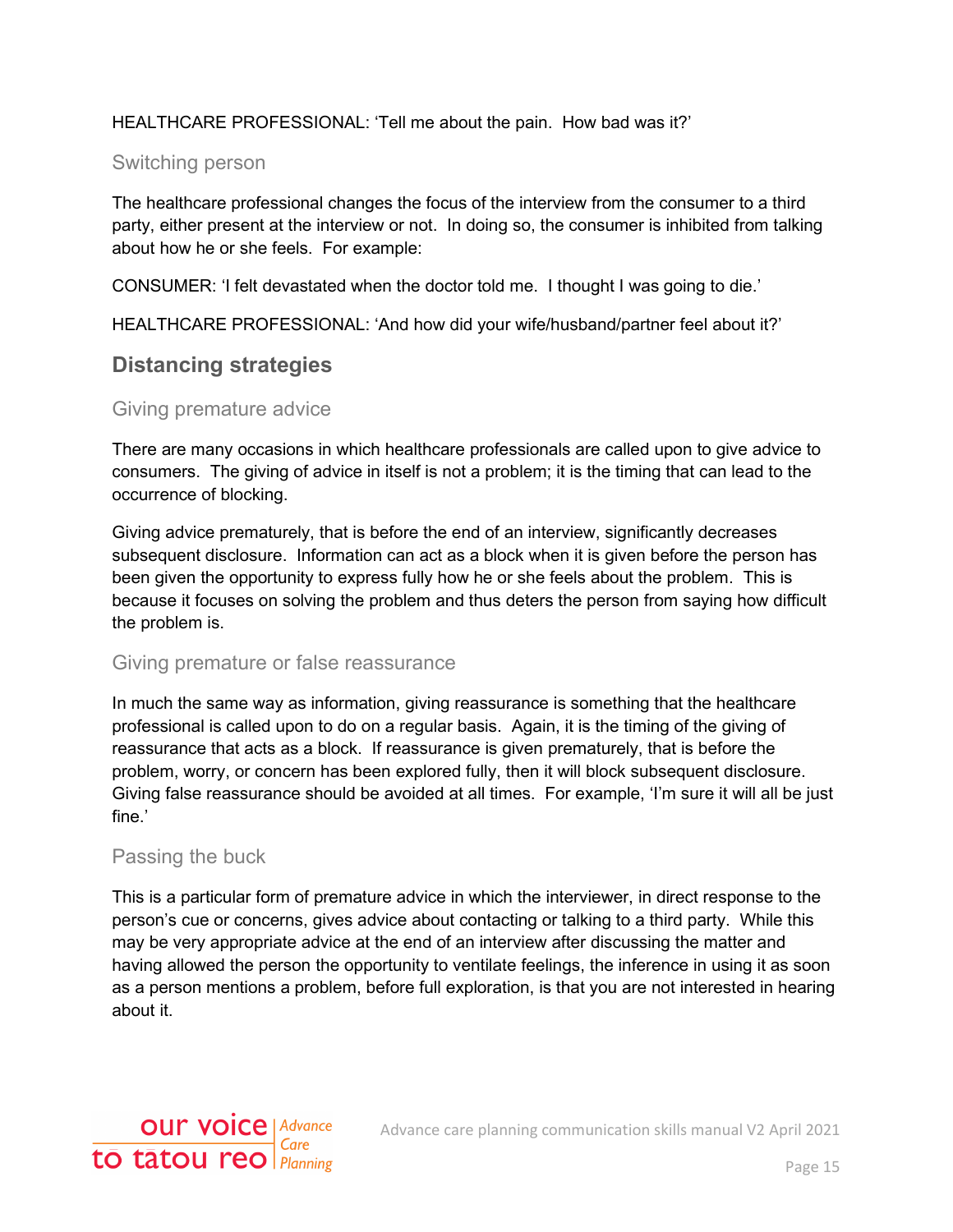#### **Normalising**

This is a particular form of reassurance in which fears are minimised in an attempt to make the person feel better, but with the function of blocking them from talking about or expressing those fears. For example:

CONSUMER: 'I feel so afraid that I will have to go into a home.'

HEALTHCARE PROFESSIONAL: 'It's only natural that you don't want to go into a home; most people would feel the same.'

Giving reassurance in this manner not only inhibits the person from saying more but also detracts from that individual's experience. As with giving advice, it may be very reassuring for the person to know that feeling upset or depressed is not uncommon. It is the timing that is crucial.

#### Using jargon

Using jargon which consumers may or may not understand can be very confusing and can lead to blocking of disclosure. Similarly, allowing them to use every-day medical jargon may also lead to confusion, as they may simply be repeating words which have been heard but have not been understood.

# <span id="page-15-0"></span>**Structuring a consultation**

A consultation or interview that has structure is likely to enhance the gathering and the giving of information. Structure reduces the chance of random information exchange, and therefore helps to maintain focus. If the structure is overt, the interviewer and the interviewee (e.g. the consumer) are more likely to both be aware of what is expected during each part of the consultation, thus putting them both on more equal footing. The basic structure of a consultation may comprise:

# **Introduction Gathering information [Physical examination] Explanation and planning Close**

By following this basic structure, the consumer has the opportunity to first tell of their concerns, feelings, understanding and so on, thus increasing their chance of retaining any information they are then given. The Cambridge-Calgary model expands on this basic structure in the addition of

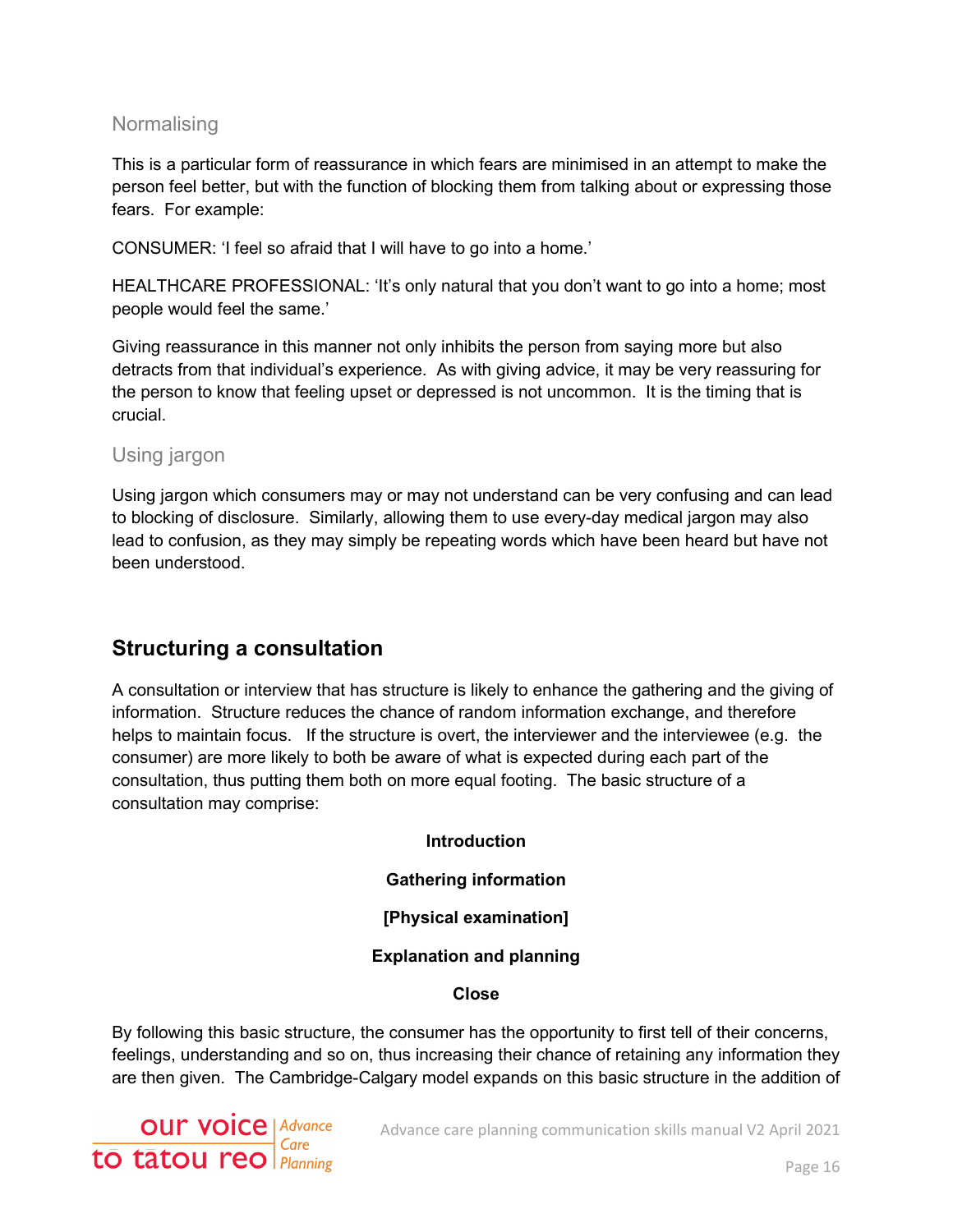an arrow either side of the core structure. One arrow indicates the 'flow' or 'sign-posting of the conversation (in other words making the structure overt) and the second arrow indicates the 'building of rapport'. Both aspects facilitate the communication, and are important throughout the entire consultation (Silverman, Kurtz and Draper, 2005)





Advance care planning communication skills manual V2 April 2021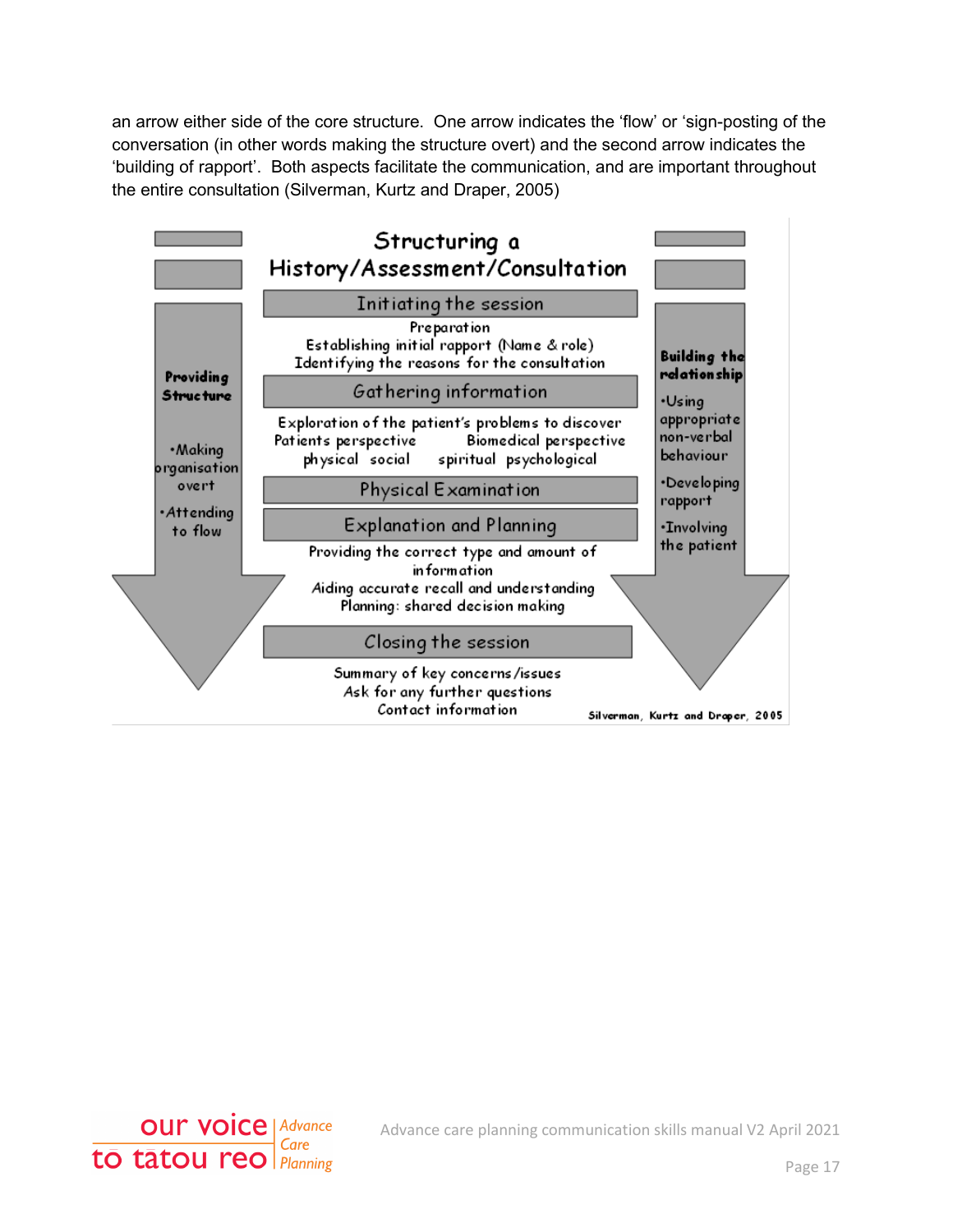# <span id="page-17-1"></span><span id="page-17-0"></span>**Useful strategies**

#### **Greeting**

- Check with the person that you are pronouncing their name correctly. Our names are very important to our sense of self.
- Welcome the person in a friendly manner, in terms of verbal and non-verbal communication. If the person is unwell, worried about understanding you and unsure they can make themselves understood, they will already feel under pressure. Anything which helps them feel more relaxed can only help the interaction.

#### Language style

- Speak in short, clear and grammatical sentences.
- Deal with one point at a time.
- Do not ask more than one question before waiting for an answer.
- Avoid clinical terms unless you are going to explain them. Some explanation of key terms can be empowering for consumers.
- Beware of using idioms. These are words and phrases that can be puzzling to a nonnative speaker, for example: 'Have you been feeling down in the dumps?'
- Try not to use euphemisms, for example: 'Passing away' instead of 'dying'.
- Do not use local dialect terms unless you know the consumer understands them.
- Break down instructions into sort, clear steps.
- Summarise important points at the end of the interaction.

#### Paralinguistic features

- Speak loudly enough but don't shout. Non-native speakers often find people shout as if their hearing is a problem.
- Speak in an unhurried way but not so slowly that it interferes with the flow.
- Emphasise important words and phrases.
- Look at the person when you are talking.

#### Understanding the consumer

- Give adequate time for answers. These may take longer to formulate if English is not the consumer's first language.
- Ask the person to explain any words or phrases of which you are unsure.
- Double-check with the person that you have understood them correctly.

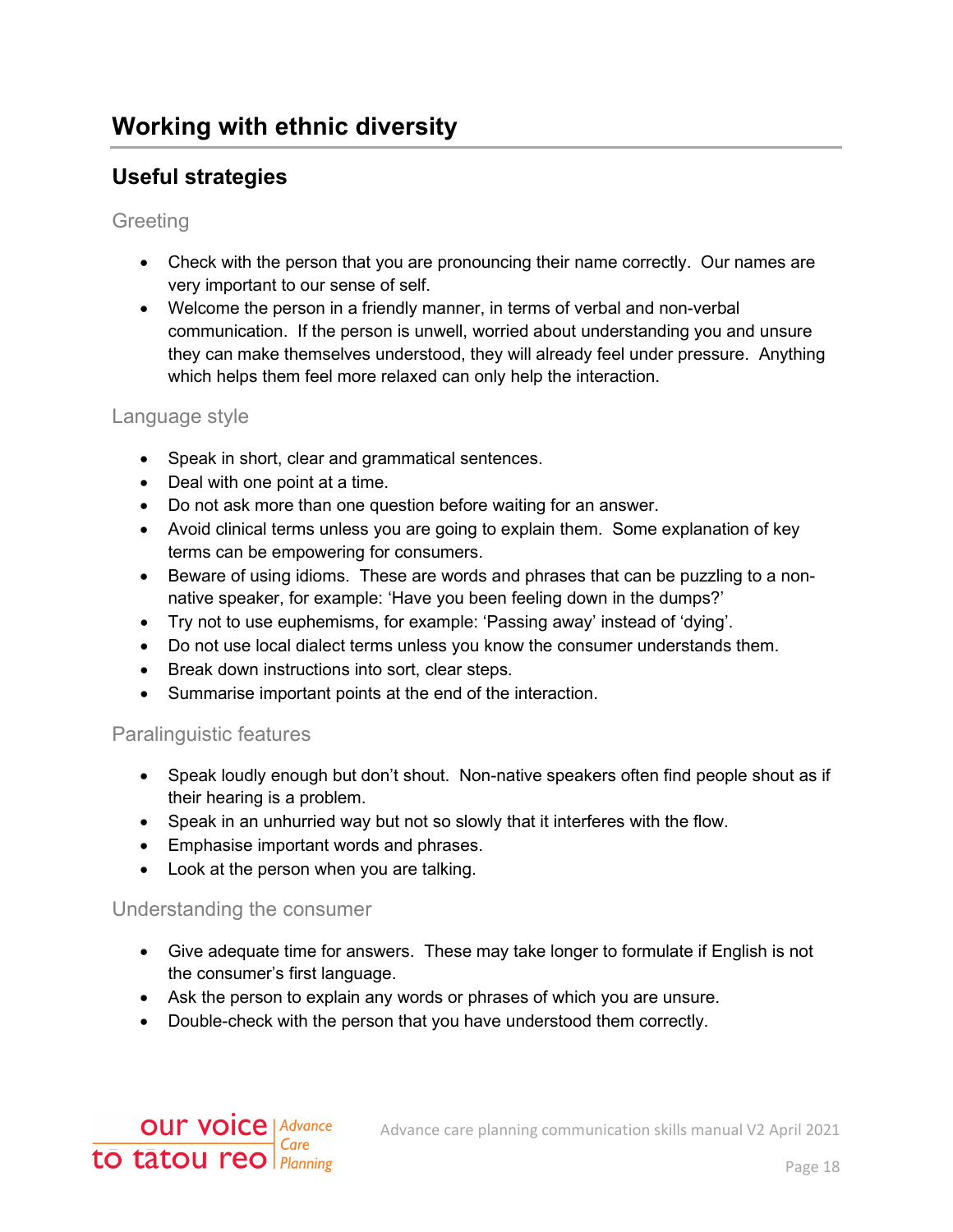#### Checking the consumer understands you

- Check understanding at regular intervals throughout the interaction.
- For important points, ask the person what they have understood of what you have said.
- Do not assume that a nod or a 'yes' indicates understanding as these gestures are sometimes just to show politeness or deference.
- If understanding seems poor, ask whether they would prefer an interpreter to be present and explain how you can organise this (otherwise they may think they have to both organise and pay for one).

#### Back-up

- Use pictures or diagrams where they will clarify meaning.
- Write down important points for the person to take away with them. Even if English reading ability is limited, someone else in the whānau might be able to help.
- In some cases where there is important information to transmit, an audio recording can be made and given to the person.

## <span id="page-18-0"></span>**Communicating with people who do not speak English**

If a consumer speaks no English, then the best option is usually for the health professional to arrange a professionally trained interpreter – physically present or remote interpreting (accessed via a telephone line) and this requires specific skills. Many consumers speak some English but need to concentrate quite hard to understand what a healthcare professional is saying to them and to communicate their questions and concerns. There is a range of strategies that can be used to facilitate communication in these cases. These strategies may be more immediately time-consuming but ensuring more effective communication can save time in the long run – by reducing the likelihood, for example, of compromised care, poor understanding of treatments and management plans that will entail greater subsequent contacts. It can certainly make the interaction more effective, less frightening and more person centred. If possible, plan for a double time slot if you know there are language constraints.

#### <span id="page-18-1"></span>**Using lay interpreters**

Healthcare professionals commonly resort to using friends or whānau members, bilingual health staff/colleagues who are called away from their regular duties, or even other consumers for the purpose of interpretation. This may reflect inadequate provision of professional interpreting services but is also partly due to lack of awareness and under-use of those that are available. Using such lay interpreters – people who are not professionally trained in the discipline but who may attempt to improve communication between consumer and health professional – poses challenges.

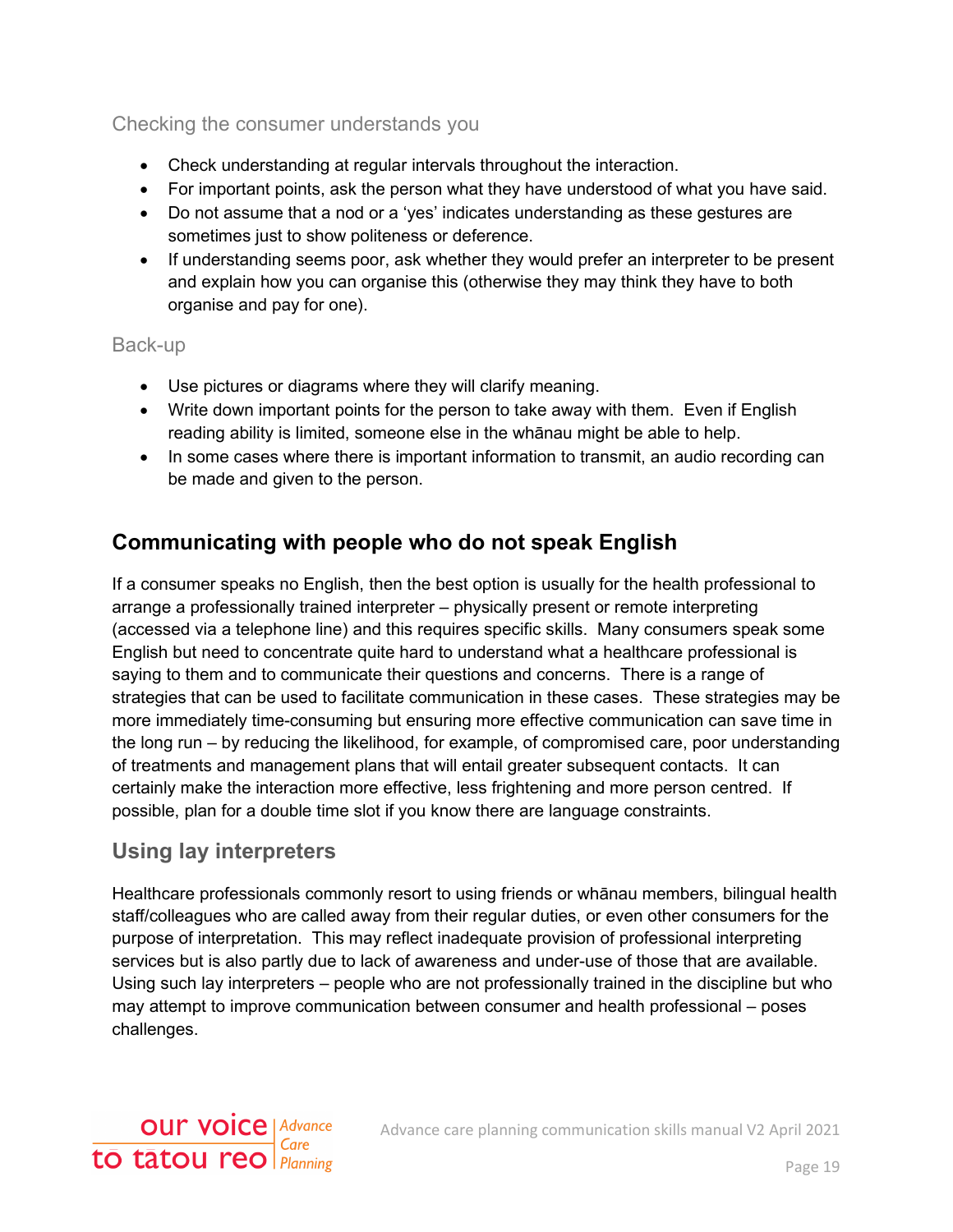While it is possible that some consumers might prefer a member of their own whānau to interpret, it should not be assumed that this is always the case. Indeed, there are many problems that can arise as a result of using lay interpreters. For example, the consumer may:

- Omit important information because they are embarrassed about having to communicate through a particular whānau member (for example, a woman with gynaecological problems having to explain through her son
- Attempt to conceal sensitive details about his or her condition from a whānau member who is interpreting
- Worry that their status in the whānau might be affected if younger members or in-laws find out what is wrong with them
- Be concerned that their whānau might withhold medical information from them
- Fear that confidentiality is at risk if another person from their community has been asked to interpret.

The person interpreting may:

- Be embarrassed at having to convey intimate details, so may censor them
- Have little or no understanding of medical concepts or terminology so will experience problems in conveying information
- Not understand the importance of conveying a message accurately and completely
- Transmit the wrong messages, omit crucial information or add new information
- Be unable to take notes, so have to rely on their memory, for example when conveying dates, times and medication details
- Not understand the need to be impartial or for confidentiality
- Be unable to cope with more than a few words at a time
- Not have the confidence to say when they do not understand what has been said or when they need something to be repeated
- Tend to use the third person rather than direct address, which may have the effect of marginalising and disempowering the consumer
- Have less proficiency in the target language than assumed.

This, of course, is not the fault of the untrained person interpreting who may be doing their best in difficult circumstances and who may well prefer not to be placed in the position in the first place. The onus is on the healthcare professional to secure more effective communication via professional interpreting services.

Similar problems arise when bilingual healthcare professional colleagues are inappropriately asked to interpret for consumers, thus requiring them to undertake a role for which they are neither trained nor qualified. Indeed, such distraction from their regular work and experience can be very frustrating and may even compromise their professional and career development. Moreover, their use in this way devalues the status of professional interpreters, whose specific skills may thus be underutilised.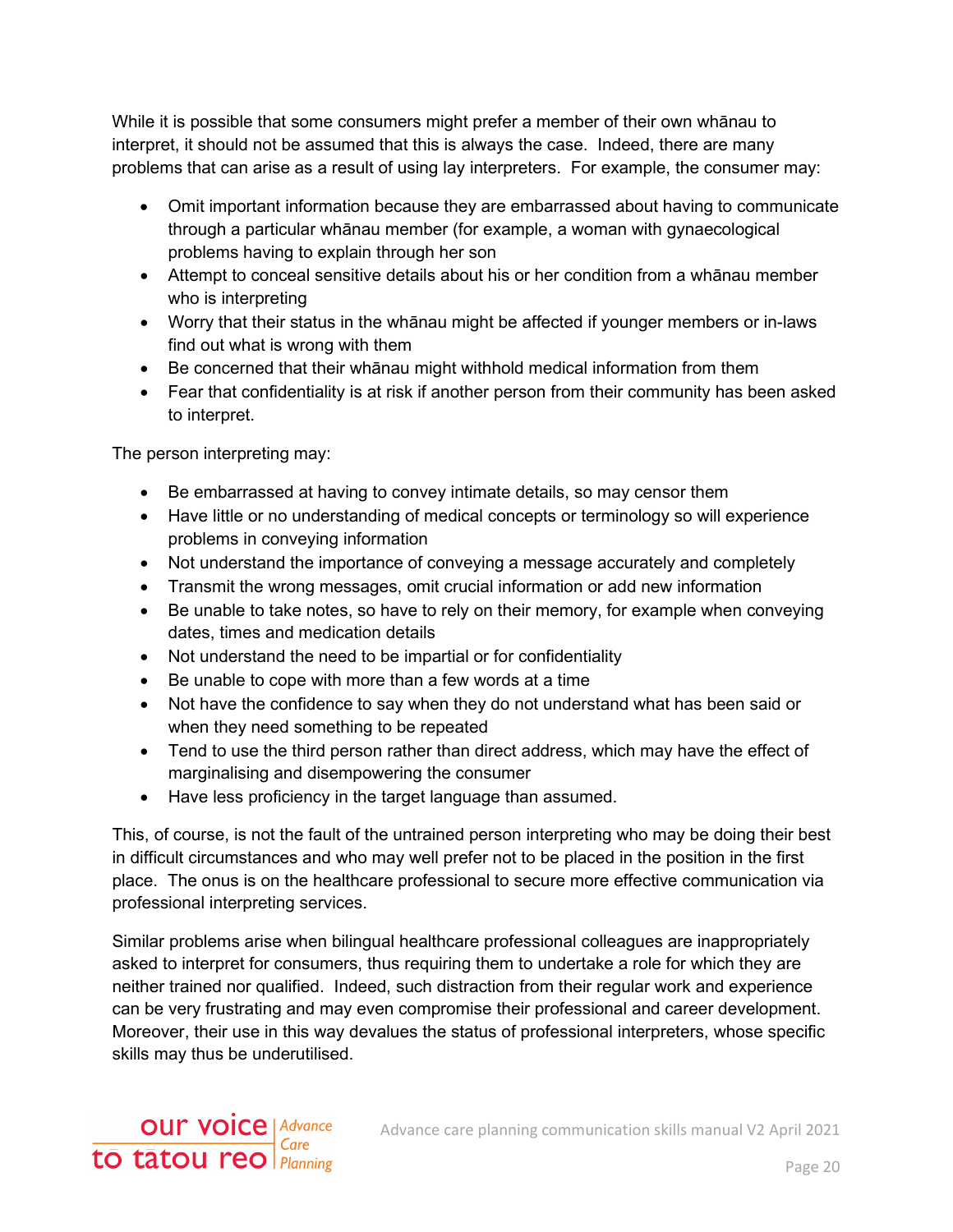# <span id="page-20-0"></span>**Strategies for working with an interpreter**

- Check that the consumer and the interpreter speak the same language and the same dialect.
- Allow time for pre-interview discussion with the interpreter in order to talk about the contents of the interview and the way in which you will work together.
- Ask the interpreter to teach you how to pronounce the consumer's name correctly.
- Allow time for the interpreter to introduce himself/herself to the consumer and explain his/her role.
- Explain that the interview will be kept confidential.
- Check whether he/she as an interpreter is acceptable to the consumer.
- Introduce yourself and your role to the consumer.
- Encourage the interpreter to interrupt and intervene during the interview if necessary.
- Use straightforward language and avoid jargon.
- Face the consumer when you are talking, rather than the interpreter.
- Actively listen to the interpreter and consumer.
- Allow enough time for the interview (perhaps double the time for an English-speaking consumer).
- At the end of the interview check that the consumer has understood everything or whether he/she wants to ask anything else.
- Have a post-interview discussion with the interpreter.

#### Things to remember

- The pressure is on the interpreter.
- The responsibility for the interview is yours as the healthcare professional.
- Your power as a healthcare professional, as perceived by the interpreter and the consumer.
- To show patience and compassion in a demanding situation.
- To be aware of your own attitudes to those who are different to you, including awareness of racism.
- To be aware of your own shortcomings, for example not being able to speak the consumer's language.
- To show respect for the interpreter and his/her skills.

For more information and resources, please refer to:

- The Culturally and Linguistically Diverse (CALD) website at www.ecald.com
- The Asian Health Guidelines for Advance Care Planning available on the advance care planning website

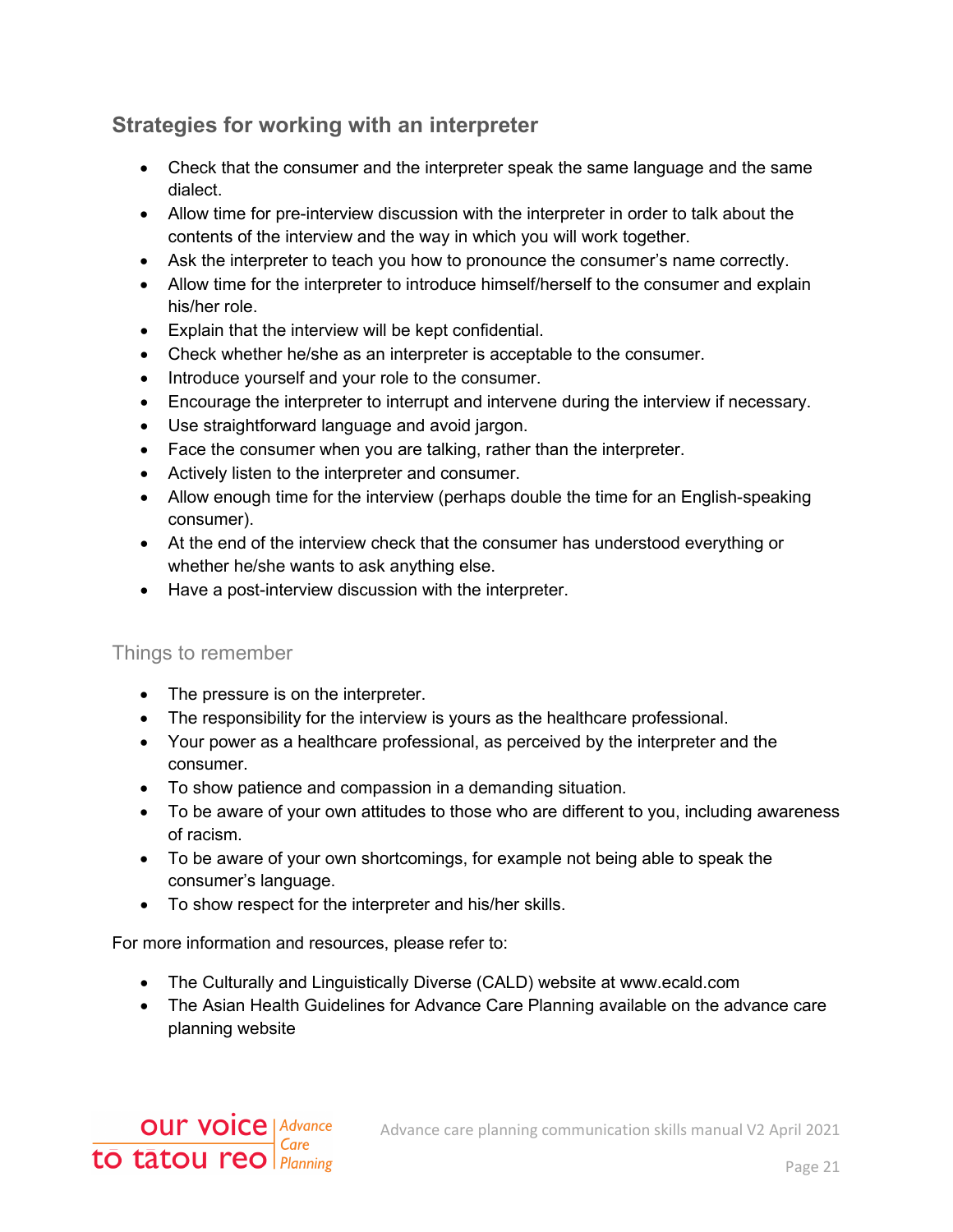# <span id="page-21-0"></span>**Guidelines for specific conversations**

# <span id="page-21-1"></span>**Giving complex information**

Giving information is a vital part of the healthcare professional's role. To ensure that consumers can both absorb and understand complex information it must be tailored to the consumer's specific needs. For example:

- Identify and stay with the consumer's agenda
- Be logical and organised
- Signpost where the interview is going (warning shot)
- Put complex information into simple language (without being patronising)
- Chunk information into manageable blocks
- Check understanding of the chunked information delivered
- Pick up and explore verbal and non-verbal cues (empathise)
- Acknowledge the impact the information has on the consumer by exploring facts and feelings
- Give appropriate but not false reassurance
- Summarise and check if the consumer has some further questions
- Arrange appropriate follow up.

#### <span id="page-21-2"></span>**Breaking bad news**

Bad news is bad news. You cannot change the facts; however you can help the consumer's adjustment by the way the news is delivered. The key is to slow down the speed of transition, for example, with giving a cancer diagnosis, from a perception of wellness to the realisation of life-threatening disease.

#### <span id="page-21-3"></span>**Preparation**

- Make preparations as full as possible and have all the information you require to hand.
- Plan the time (make sure there is enough time) and prepare a place with privacy.
- Involve a relative or friend if appropriate.

#### <span id="page-21-4"></span>**Delivering bad news**

- Find out what the consumer already knows.
- Find out how much the consumer wants to know.
- Give a warning signal.
- Break the news using simple but clear language.
- Pause and wait for a response.
- Assess and focus on the consumer's feelings.

# **OUT VOICE | Advance** to tātou reo  $\frac{e^{C}}{Planning}$

Advance care planning communication skills manual V2 April 2021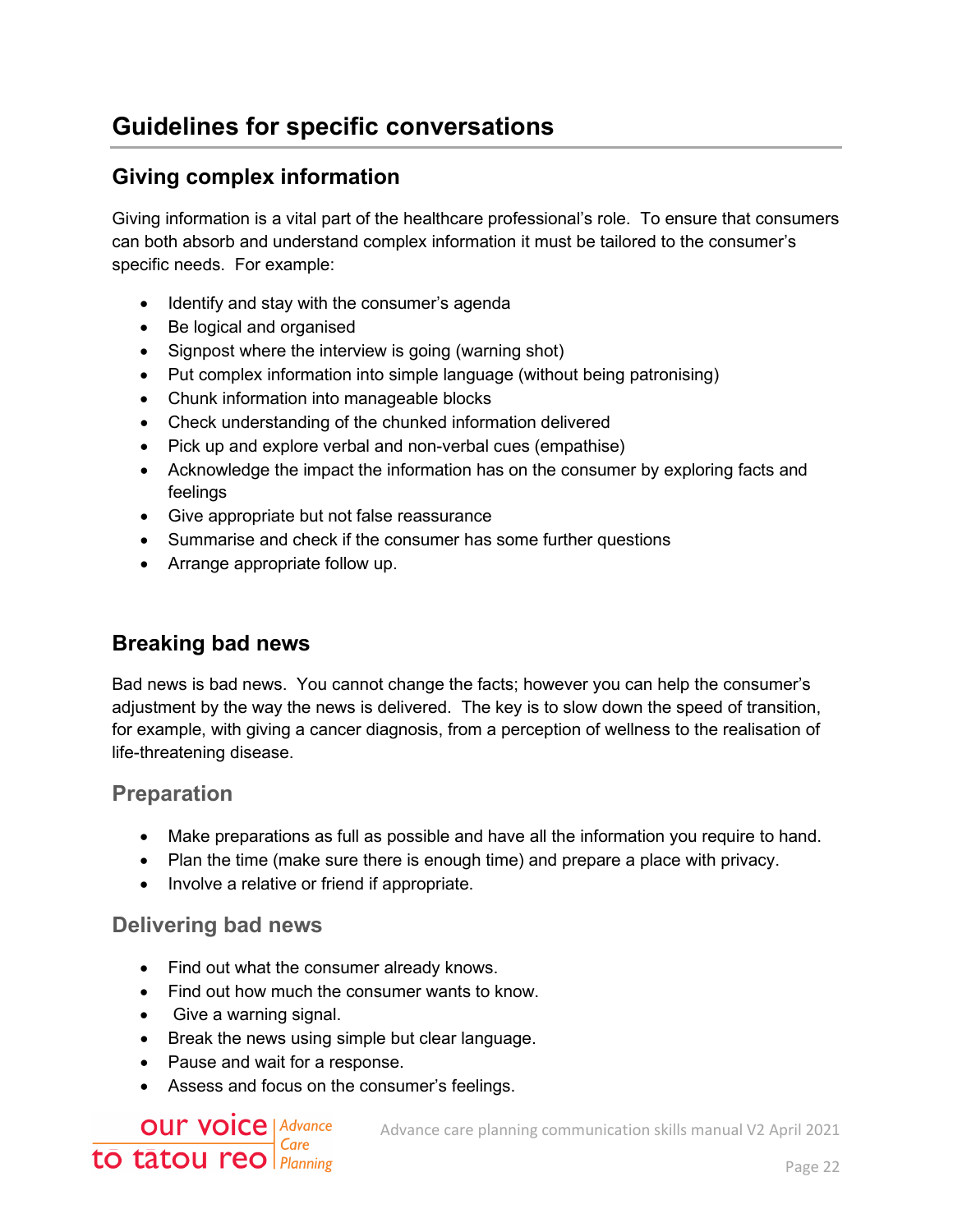- Encourage the consumer to express his/her concerns.
- Check the consumer's understanding.
- Make a plan of action, including positive practical support, but not false reassurance.
- Assure a follow-up appointment is available.
- Give written information as appropriate.
- Check your own state of mind before seeing the next consumer.

# <span id="page-22-0"></span>**Handling difficult questions**

There are several strategies to use when people ask difficult questions such as:

'Is it cancer?'

'Am I dying?'

'What is going to happen to me?'

#### <span id="page-22-1"></span>**Key actions**

- Find out the consumer's perceptions that lead them to ask the question. For example: 'What makes you feel you may be dying?'
- After obtaining a response, repeat the question if necessary, by asking if there are any other reasons for them to be feeling this way.
- If they give no other reason or changes the subject, you might say: 'You asked about what might be ahead of you, is that something you would like to talk about?' If they say 'no', leave it there; they are probably not ready to have the truth confirmed.
- If the consumer gives other reasons, confirm their thoughts if correct. Invite them to express their emotions and provide support if appropriate.
- Pause to see if the consumer spontaneously raises any concerns. If none are raised, then invite them to voice his/her concerns.
- Address only the concerns the consumer raises. Answer realistically and avoid rushing in with premature or false reassurances.
- Invite further questions
- Offer to provide information (written or verbal) that may be relevant
- Assure continuity of care.

# <span id="page-22-2"></span>**Dealing with collusion**

For example, when whānau put pressure on a healthcare professional to withhold medical information from the consumer.

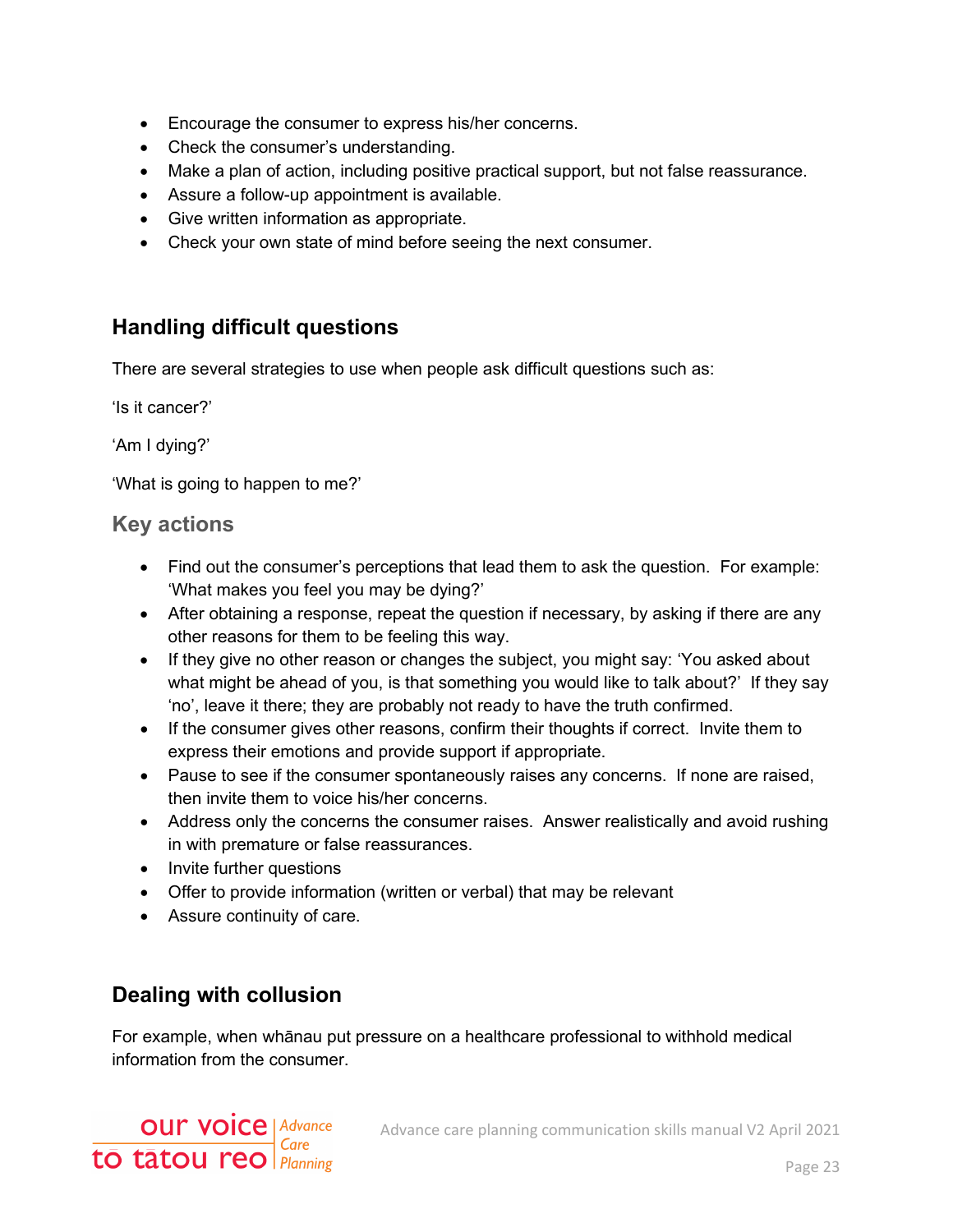When speaking with the whānau, focus on:

- The whānau members' feelings
- Their reasons for not wanting to be truthful
- Acknowledging their motives, for example wishing to protect the consumer from distress
- The strain placed on the whānau consumer relationship by not being truthful
- The whānau members' perception of the consumer's understanding. Identify any evidence that the consumer might already suspect the truth.

Then:

- Offer to assess the consumer's understanding of their illness directly
- Reassure whānau that information will not be forced onto the consumer if it is not wanted.

# <span id="page-23-0"></span>**Dealing with anger**

The following strategies help to diffuse anger:

- Acknowledge the anger: 'You seem to be very angry.'
- Ensure the words match the level of ager that is evident. For example, 'very angry' or 'rather annoyed' and so on.
- Allow the person to vent, to express their feelings.
- Invite the person to explain the cause of the anger: 'Can you help me understand what is making you so angry?'
- Listen to their story to get as much information as possible without defending or justifying your position.
- Focus on the person's stress and feelings.
- Apologise if appropriate.
- Clarify the situation if appropriate: 'It must be very difficult seeing your husband getting more unwell.'
- If possible, negotiate a mutually acceptable solution.

# <span id="page-23-1"></span>**Exploring feelings**

The following techniques can be used to explore feelings such as anxiety:

- Recognition: non-verbal/verbal evidence.
- Acknowledgement: 'I can see you are anxious.'
- Permission: 'It's OK to be anxious.'
- Understanding: 'I want to find out what is making you anxious.'

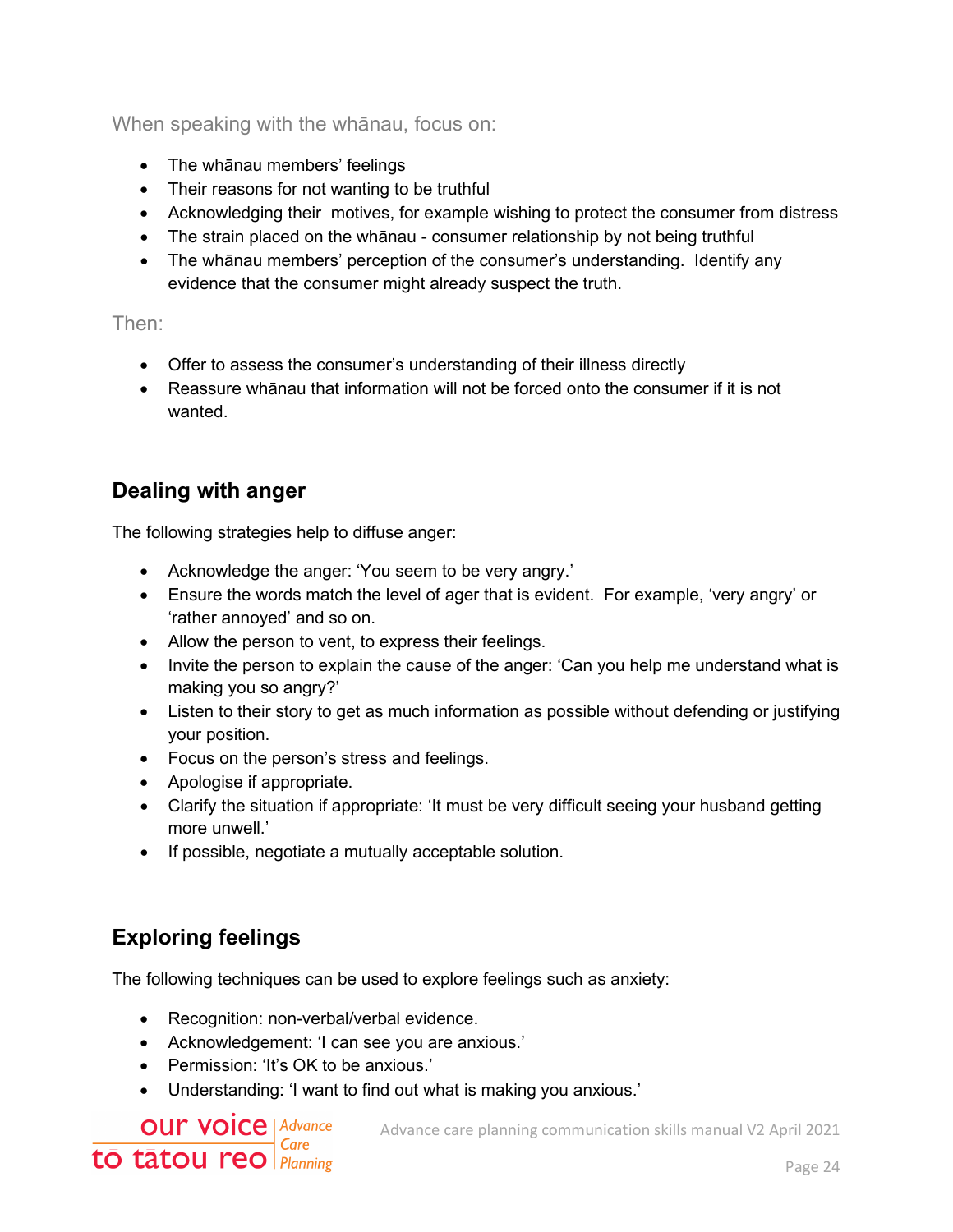- Empathic acceptance: 'You are anxious because…'
- Assessment of the severity and effects of anxiety.
- Alteration (if appropriate) by removing of stress, cognitive challenge, boosting coping strategies, medication.

#### <span id="page-24-0"></span>**People who do not want to talk**

The key task is to assess what is making the person reluctant to talk. There are many reasons, and these include:

- Denial, either of the facts or of a feeling
- Lack of comprehension due to inadequate, or inappropriately pitched, information.
- Depression
- Dementia
- Disengagement
- Talking to someone else
- Previously dealt with and they now want to forget.

# <span id="page-24-1"></span>**Handling denial**

Denial is when a person maintains a positive outlook on their illness or prognosis in spite of receiving medical information to the contrary. Denial is a coping mechanism; its function is to protect oneself against distress that could be intolerable and lead to psychological disorganisation. Healthcare professionals may explore the denial to determine if it is an absolute barrier to understanding but forcing through it could lead to severe psychological problems.

#### Key points in exploring denial

• Look for any evidence that denial is not absolute (a window):

Now – 'How do you feel things are going at the moment?'

Past – 'Has there ever been a moment when you thought things weren't going to work out?'

Future – 'How do you see your illness affecting your future?'

Explore these windows of awareness and the impact on the person.

- If there is no evidence of awareness, then leave the situation as it is.
- Ensure regular follow-up to reassess the denial.

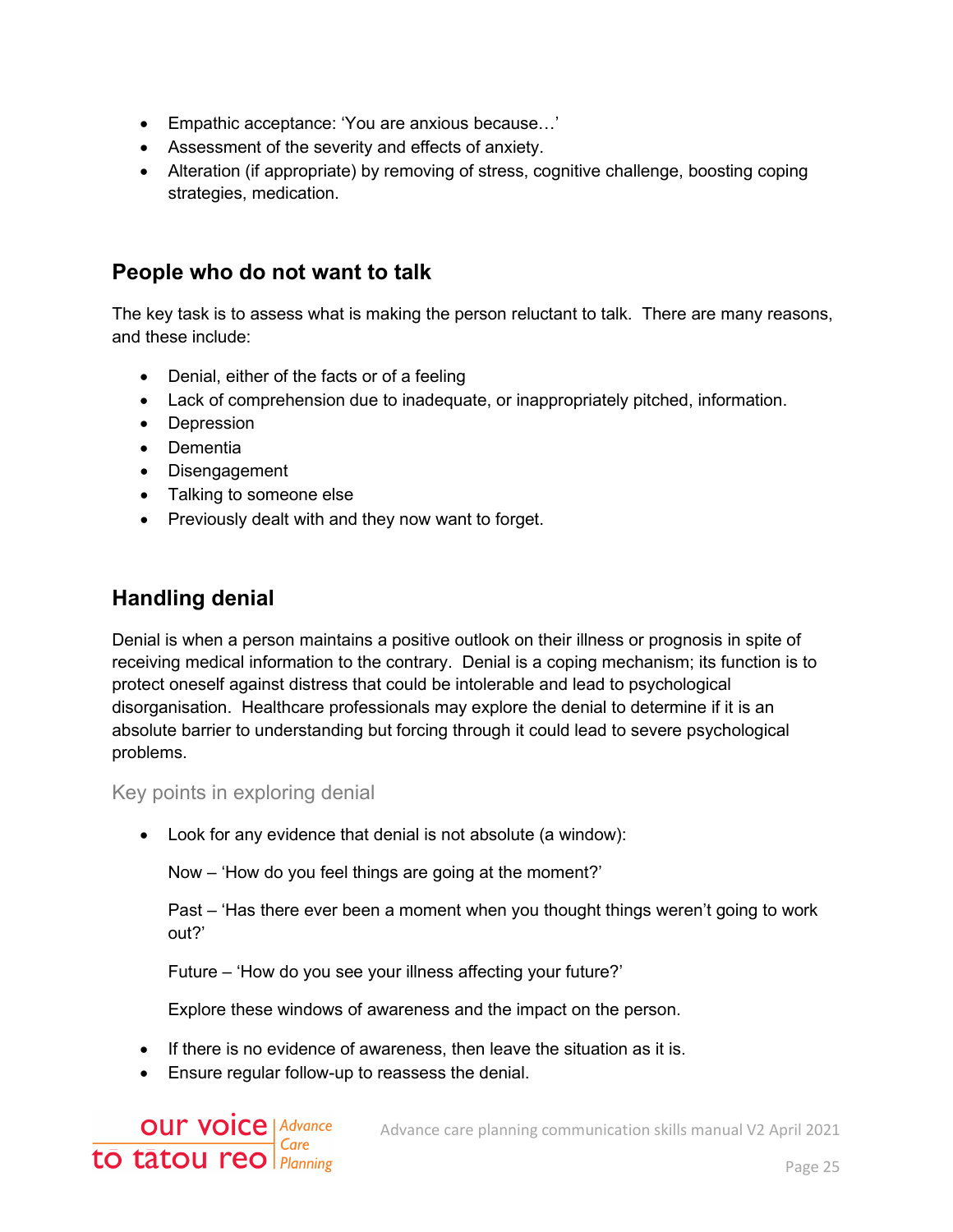# <span id="page-25-0"></span>**Unrealistic expectations**

When people appear to be unrealistic in their beliefs about the possible outcomes of the illness or treatment or length of prognosis, there may be several reasons why:

- They have never been properly informed.
- They have misunderstood the meaning of the information they have been given.
- They are clinging on to false hope.
- They are in denial.

The key to dealing with unrealistic expectations is to establish why people believe what they do. For example:

- Use the person's cues to explore their perception of their situation: 'You say you have had quite a bit more pain recently. What do you think is causing that?'
- Use negotiation to test out whether they really believe what they are saying, or whether they are simply trying to cling on to false hope.
- Gently challenge unrealistic beliefs about outcomes by confronting any inconsistencies in the story.
- Look for 'windows of worry' by asking if they ever worry about the possible outcomes.
- Establish whether the person is ill informed and needs to be told bad news, or is in denial.

It is important that all healthcare professionals work to elicit consumers' problems and concerns accurately but at the same time are able to recognise their professional limitations. They need to be able to identify when consumers and carers have needs that are best met by other people such as counsellors or mental healthcare professionals with specialist skills. In such instances, healthcare professionals need to be aware of the specialists and services that exist locally, and how they can refer.

# <span id="page-25-1"></span>**Working with colleagues**

Tensions between colleagues in healthcare are inevitable. For example, there may be conflicting opinions between colleagues regarding consumer care. Such tension affects communication with consumers and so it is worth considering here.

It is sometimes necessary to address difficult situations with colleagues and the following steps may be helpful.

Request a meeting

- Inform your colleague that there is something important that needs to be discussed.
- Negotiate a suitable time to meet, preferably on neutral ground.

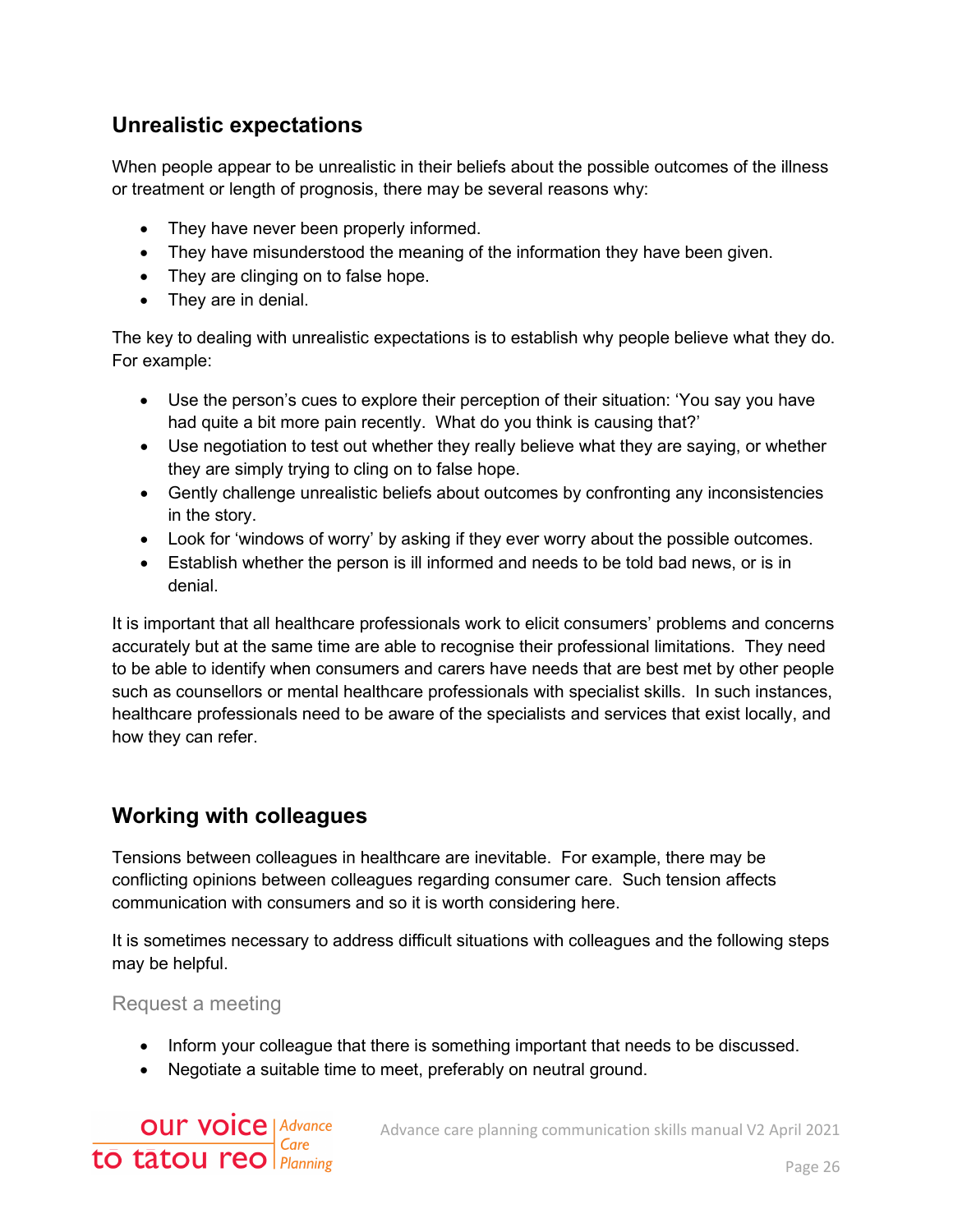#### During the meeting

- Ensure the seating arrangement provides equal status for colleagues.
- If necessary, introduce yourself and your role.
- State the purpose of the meeting.
- Outline the concerns and allow time for information to be assimilated.
- Invite your colleague to give their perception of the situation.
- Acknowledge your colleague's reasons and rationale.
- Ask permission to state your own perspective of the situation.
- If possible, negotiate a solution to help resolve the situation, outlining the consequences of a lack of resolution.
- Arrange a review date if appropriate.

# <span id="page-26-0"></span>**Dealing with conflict**

It is preferable for conflict, or conflict escalation, to be prevented in the first place. However, despite the best of intentions, conflict does sometimes escalate.

Things to remember

- Ensure communication is clear and unambiguous.
- Be focused and compassionate.
- Identify the basis for the disagreement.
- Ask for support or assistance before the conflict escalates.
- Consider what effect you are having on a dispute and its effect on you.
- Be aware of whānau dynamics. Avoid labelling.

#### **Strategy**

- **Ask** the person to explain their perspective.
- **Clarify** anything you are unsure of.
- **Explore** any underlying emotions (e.g. fears).
- **Acknowledge** what they are telling you (even if you disagree).
- **Validate** their opinions and perspectives (so they know you value them).
- **Reflect** back to them what you have heard (so they know you are listening).
- **Empathise** (so they know you care about their position/experience).
- **Challenge** gently any inconsistencies or factual inaccuracies.
- **Negotiate** moving forward (seek permission to explain your perspective).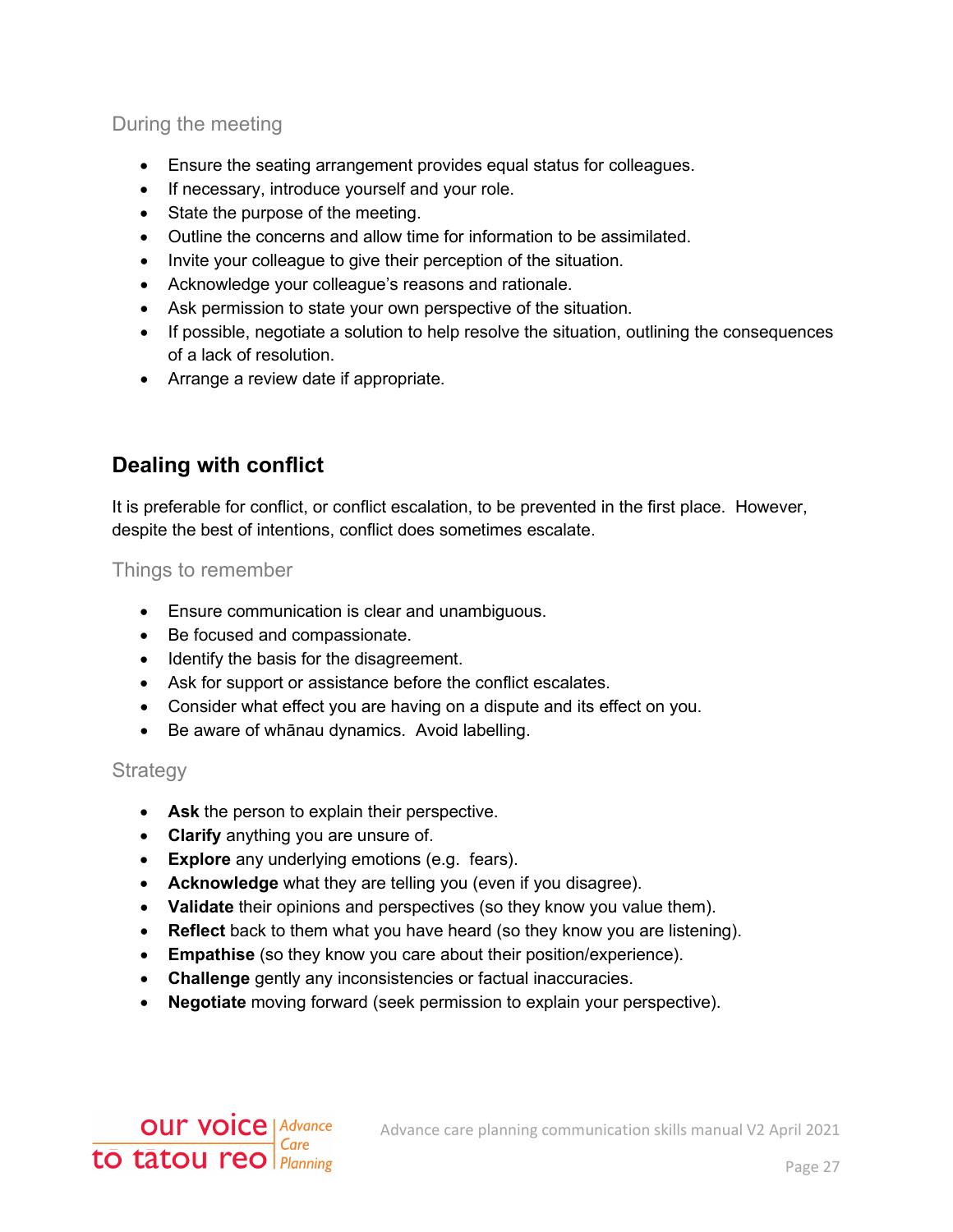#### Mediation

If conflict amongst whānau members or colleagues, for example, escalates then mediation may be required.

- Set up a meeting
- Establish ground rules for the meeting (e.g. one person speaks at a time, no personal attack or intimidation, and so on).
- Attempt to get to the core of the disagreement:
	- What is really being said (that is not necessarily being spoken)?
	- What is at stake (e.g. quality care or team effectiveness)?
	- Why are these people upset or angry? What might people be reacting to? Identify if there is a deeper, emotional, issue underlying the anger – e.g. fear, grief.
	- Is this a clash of expectations/cultures/beliefs? If so, what are they?
	- Look for a common interest or goal.

# <span id="page-27-0"></span>**Summary**

- Gather before you give, listen before you tell (hear the person's concerns or agenda before attempting to give explanations.
- Explore and clarify understanding and feelings.
- **A**cknowledge, **C**larify, **E**mpathise with a person's emotions, concerns, agenda, preferences.
- Use internal summary if a lot of information has been exchanged, or to re-focus the conversation.